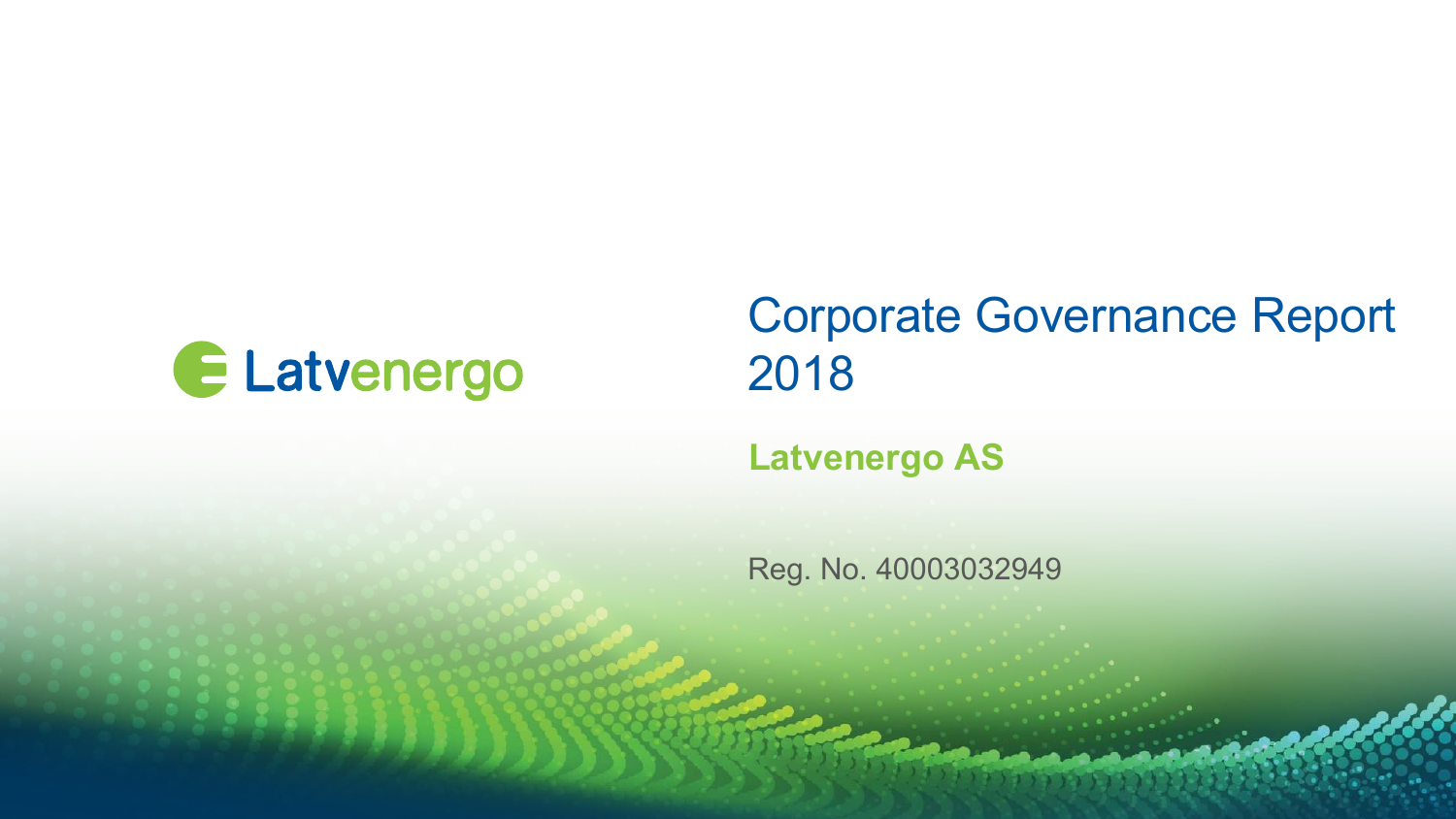# Report Preparation



#### Legal basis

The Corporate Governance Report 2018 of Latvenergo AS is prepared according to the requirements of the Law on the [Financial Instruments Market,](https://likumi.lv/ta/id/81995-finansu-instrumentu-tirgus-likums) Article 56.2, and is based on the ["Corporate Governance Principles and Guidelines](https://www.nasdaqbaltic.com/files/riga/corp_gov_May_2010_EN.pdf)" issued by [Nasdaq Riga](https://www.nasdaqbaltic.com/market/?lang=en) AS in 2010. The principles have been prepared taking into account the recommendations of the EU and the OECD on the governance of capital companies.

A [more detailed description of corporate governance aspects is included in the Corporate Governance section of the Latvenergo Group Sustainability and](https://www.latvenergo.lv/files/news/LE_sustainability_annual_report_2018.pdf) Annual Report 2018. The report is available on the Latvenergo website: [www.latvenergo.lv.](https://www.latvenergo.lv/eng/)

### Symbols

 $\blacksquare$  Full compliance with the principle

 $\blacksquare$  Principle is not applicable to company operations

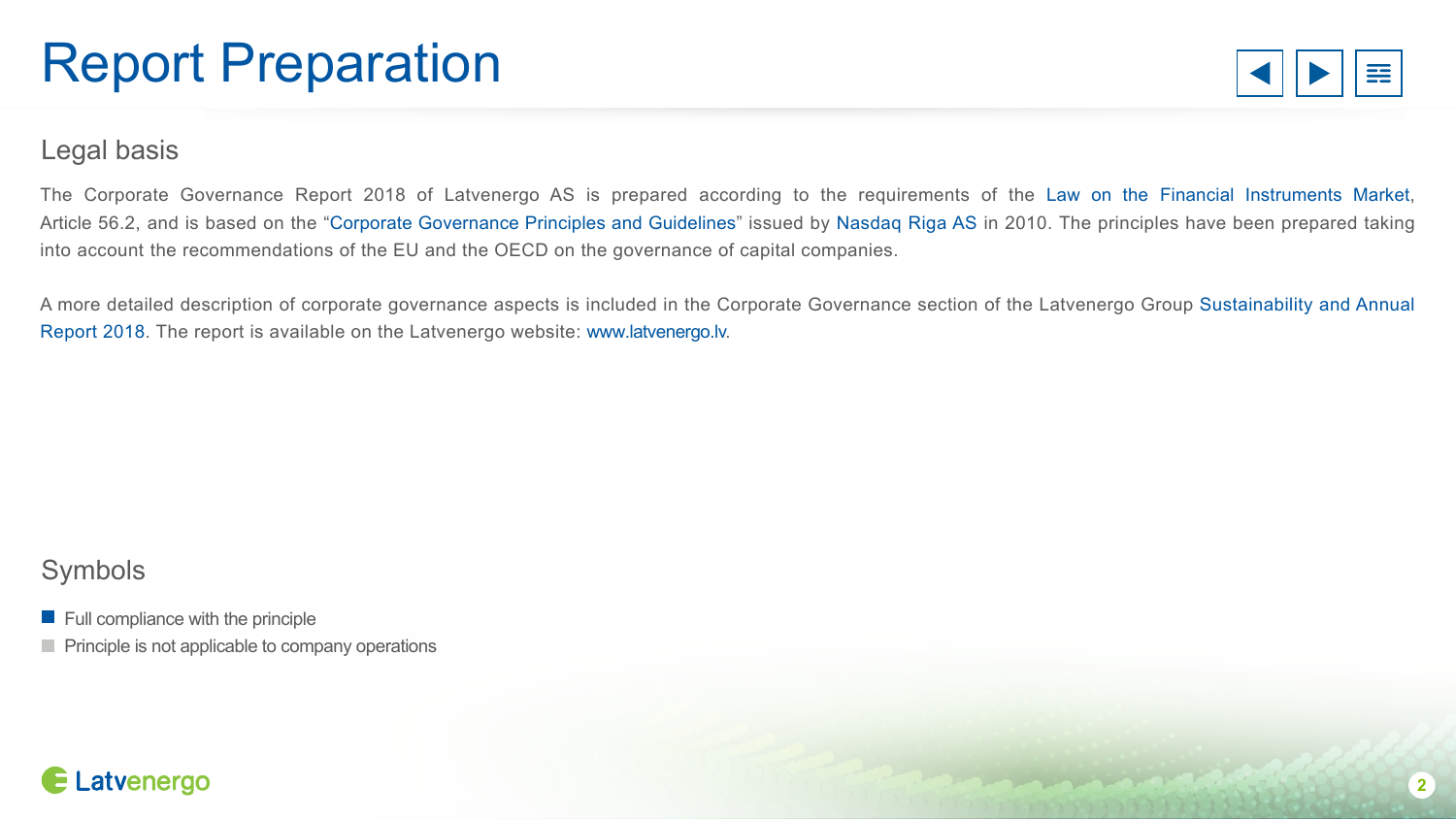# Report of the Management Board



#### On compliance with the principles of corporate governance

The Management Board of Latvenergo AS has assessed the compliance of the company with the corporate governance principles issued by [Nasdaq Riga](https://www.nasdaqbaltic.com/market/?lang=en) AS (see [Annex 3\)](#page-18-0). Upon evaluating both the governance system of the company and its compliance with the principles in 2018, the Management Board of Latvenergo AS confirms that the company complies in all material aspects with all of the applicable principles of corporate governance.

The Latvenergo AS Corporate Governance Report 2018 was approved by the Management Board on 16 April 2019 in Riga.

#### [The Management Board of Latvenergo AS](https://www.latvenergo.lv/eng/investors/corporate_governance/management_board/)

Āris Žīgurs Chairman of the Management Board Guntars Baļčūns Member of the Management Board Uldis Bariss Member of the Management Board Kaspars Cikmačs Member of the Management Board

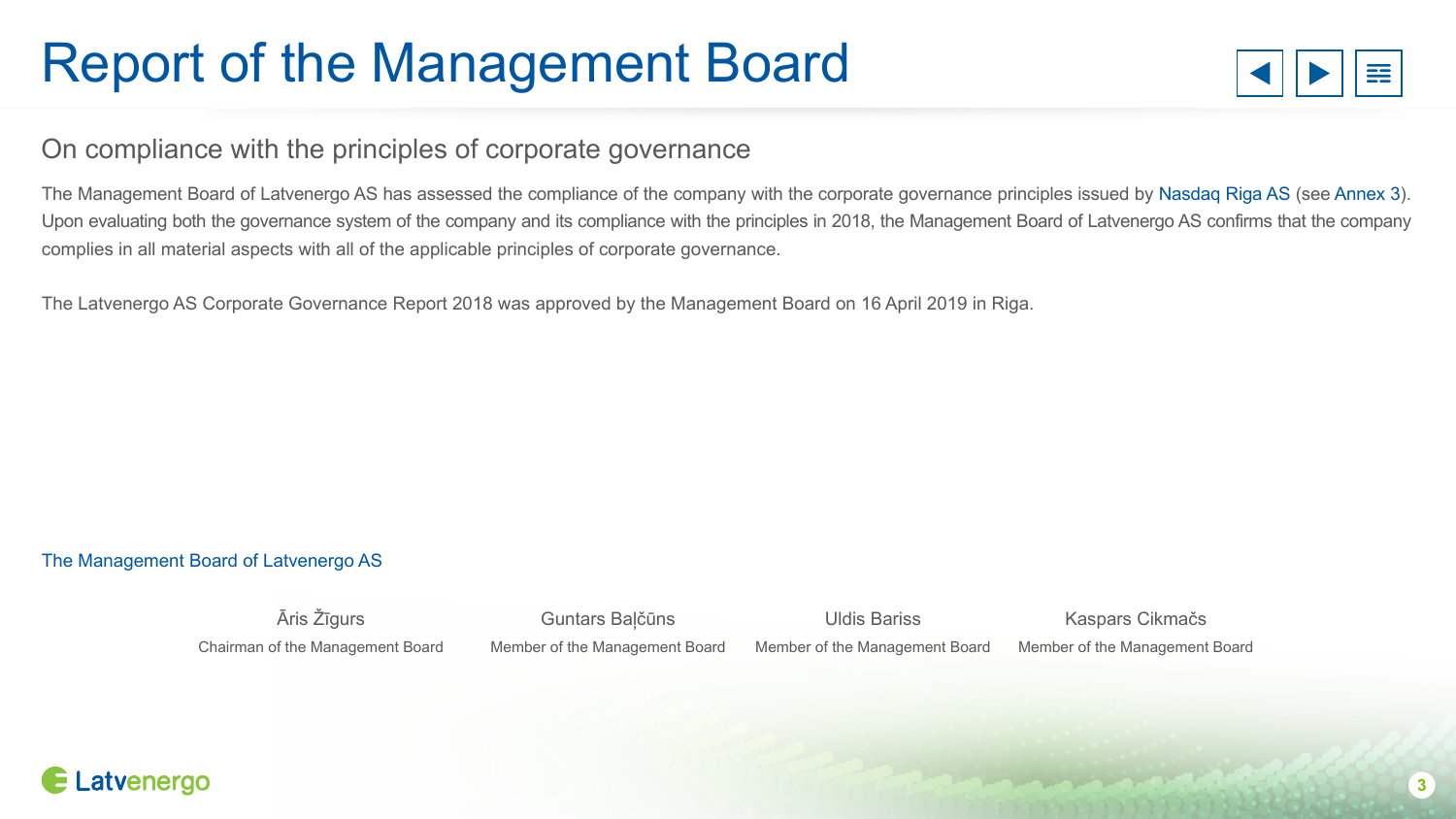## **Contents**



- [Shareholder Meeting](#page-4-0)
- [Management Board](#page-6-0)
- [Supervisory Board](#page-8-0)
- [Disclosure of Information](#page-10-0)
- [Internal Control and Risk Management](#page-11-0)
- [Remuneration Policy](#page-12-0)
- [Contact Information](#page-14-0)
- [Abbreviations](#page-15-0)
- Annexes
	- Annex 1 – [Regulations on Operation of State Capital Companies](#page-16-0)
	- Annex 2 – [Latvenergo Group Structure](#page-17-0)
	- Annex 3 – [Principles of Corporate Governance by Nasdaq Riga AS](#page-18-0)

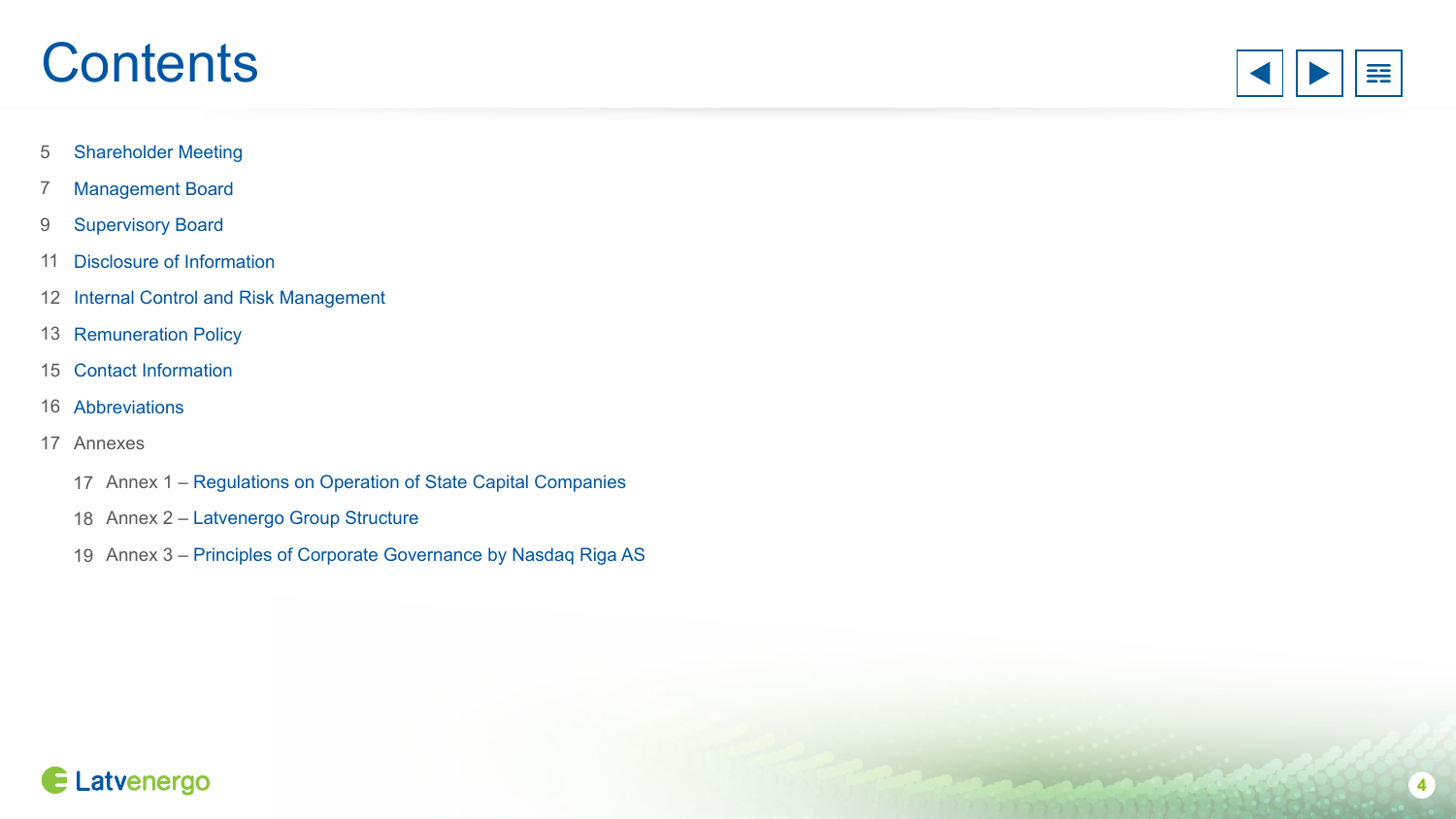# <span id="page-4-0"></span>Shareholder Meeting I



### 1. Ensuring shareholder rights and participation at shareholder meetings\*

- Equal rights for all shareholders
- 1.2. Policy on profit distribution
- 1.3. Protection of the shareholder interests
- $\blacksquare$  1.4. Availability of information about the Group on a regular and timely basis
- $\blacksquare$  1.5. Timely convening notice for a shareholder meeting
- 1.6. Timely information on the course, venue, voting and agenda of the **Contract** meeting
- $\blacksquare$  1.7. Timely specification of the issues to be dealt with at the meeting
- 1.8. Right to nominate shareholder representatives for the supervisory board
- 1.9. Availability of information about supervisory board and audit  $\sim 10^{-1}$ committee member candidates
- 1.10. Shareholders have the right to consult among themselves during the meeting
- Regulations on the course of a shareholder meeting
- 1.12. Possibility to ask questions during the meeting
- 1.13. Reflection of the meeting in the minutes

#### Facts

- All the shares of Latvenergo AS are held by the state and their holder is the [Ministry of Economics of the Republic of Latvia](https://www.em.gov.lv/en/) (MoE)
- The shareholder's obligations are performed by the Secretary of State of the MoE or a person authorised by him
- The proceedings at a Shareholder Meeting and the distribution of profit are defined by the [Law on Governance of Capital Shares of a Public Person and](https://likumi.lv/ta/en/en/id/269907-law-on-governance-of-capital-shares-of-a-public-person-and-capital-companies)  Capital Companies
- Four Shareholder Meetings took place in 2018
- Major resolutions of the Shareholder Meetings in 2018:
	- approval of the 2017 annual reports and payment of dividends in the amount of 156.4 million EUR
	- approval of PricewaterhouseCoopers SIA as the auditor of the 2018 report
- [Resolutions of the Shareholder Meetings are available on the Latvenergo](https://www.latvenergo.lv/eng/investors/corporate_governance/shareholder/) website

Principle is not applicable to company operations

More information in the Corporate Governance section of the [Sustainability and Annual Report 2018](https://www.latvenergo.lv/files/news/LE_sustainability_annual_report_2018.pdf) \*According to the corporate governance principles by Nasdaq Riga AS (see [Annex 3\)](#page-18-0)

Full compliance with the principle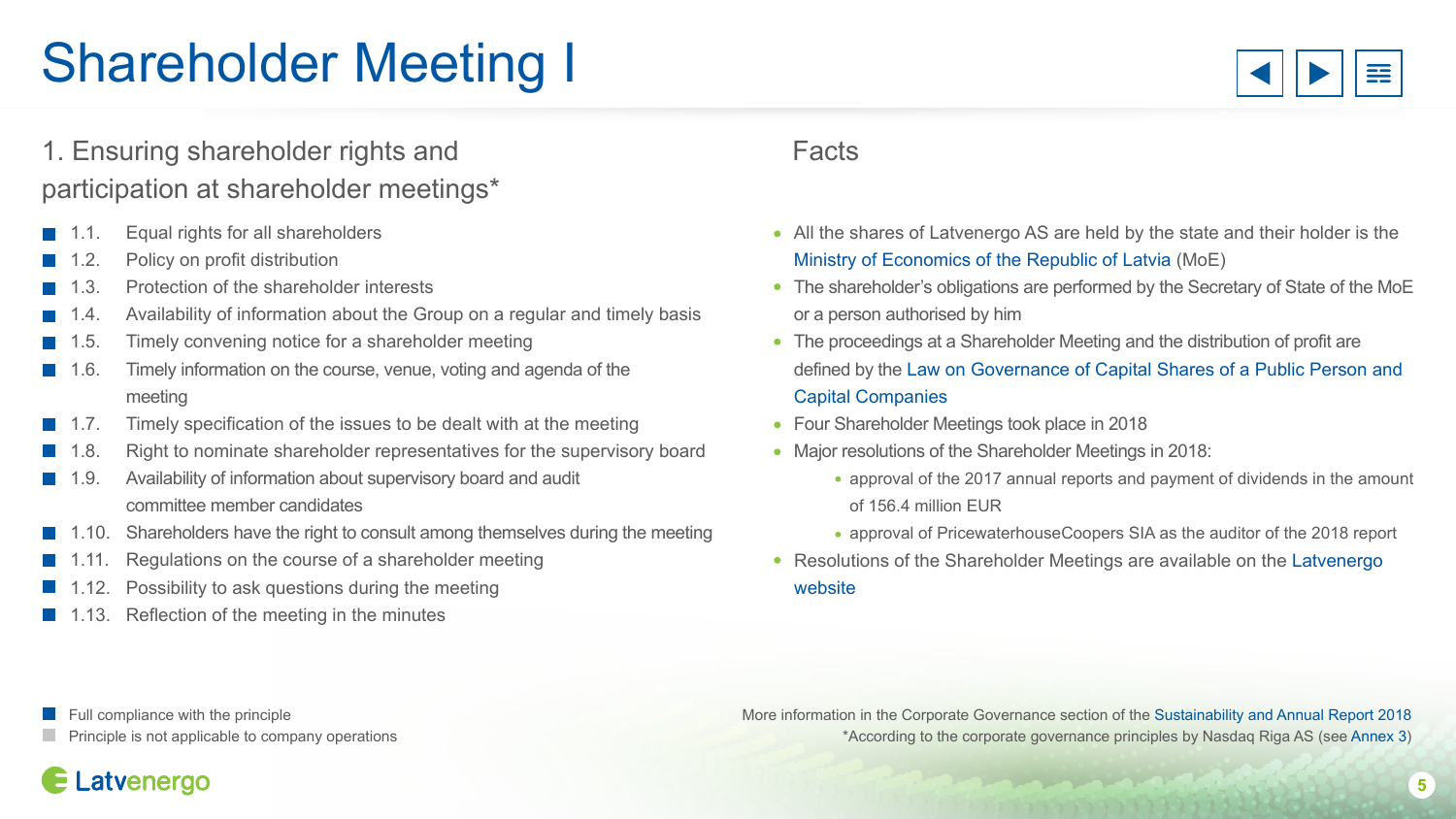# Shareholder Meeting II



2. Participation of members and member candidates of the governance bodies at shareholder meetings\*

- **2.1.** Participation of members of governance bodies and the auditor in the shareholder meetings
- 2.2. Participation of official candidates in the shareholder meetings
- 2.3. Information on reasons of absence of officials and official candidates

#### Governance structure of Latvenergo AS



See [Annex 2](#page-17-0) for the organisational structure of Latvenergo Group

Full compliance with the principle Principle is not applicable to company operations More information in the Corporate Governance section of the [Sustainability and Annual Report 2018](https://www.latvenergo.lv/files/news/LE_sustainability_annual_report_2018.pdf) \*According to the corporate governance principles by Nasdaq Riga AS (see [Annex 3\)](#page-18-0)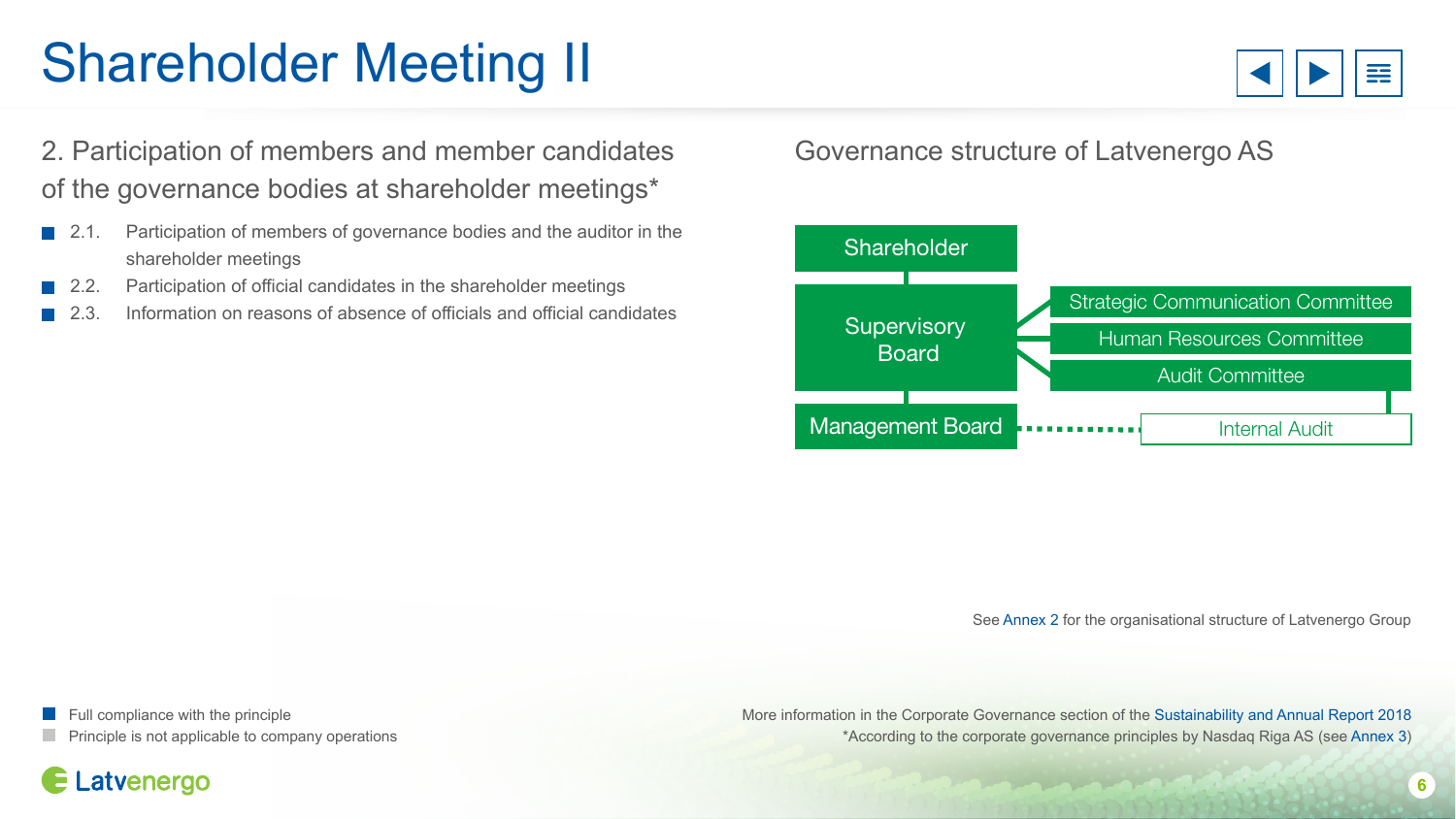# <span id="page-6-0"></span>Management Board I



#### 3. Obligations and responsibilities of the management board\*

- 3.1. Fulfilment of obligations and responsibility for implementation of objectives/strategy and results
- 3.2. Stipulation of powers in the management board regulations, which is a publicly available document
- 3.3. Responsibility for compliance with laws and regulations, risk management and financial operations
- 3.4. Performance of the management board tasks
- 3.5. Assurance on risk control procedures, risk management efficiency
- **3.6.** Approval of the supervisory board on objectives and strategy

### 4. Management board composition and requirements for board members\*

- 4.1. Specific skills, education and work experience required for each of the management board members
- **4.2.** Information availability about each of the management board members on the website
- **4.3.** Availability of timely and precise information on the Group's operations to each of the management board members
- 4.4. Term limit for members of the management board
- Full compliance with the principle
- Principle is not applicable to company operations

#### Facts

- The Management Board consists of 5 board members who jointly manage the capital company and represent its interests
- All board members are independent in their operations and they do not hold shares of the capital of cooperation partners or related companies
- Board members are elected for 5 years  $\bullet$
- Board members are elected on the basis of evaluation of their professionalism, competences and experience and taking into account the expected area of responsibility
- CVs of the board members are available on the [Latvenergo website](https://www.latvenergo.lv/eng/investors/corporate_governance/management_board/)  $\bullet$
- 68 meetings of the Management Board took place in 2017 and the attendance rate was 97%
- In March 2018, Guntis Stafeckis concluded his work on the Management Board; in September, Kaspars Cikmačs started his work on the Management Board; in October, Māris Kuņickis concluded his work on the Management Board. As of report publication, the Management Board consists of 4 board members.
- [Regulations of the Management Board are available on the Latvenergo](https://www.latvenergo.lv/eng/investors/corporate_governance/management_board/) website

More information in the Corporate Governance section of the [Sustainability and Annual Report 2018](https://www.latvenergo.lv/files/news/LE_sustainability_annual_report_2018.pdf) \*According to the corporate governance principles by Nasdaq Riga AS (see [Annex 3\)](#page-18-0)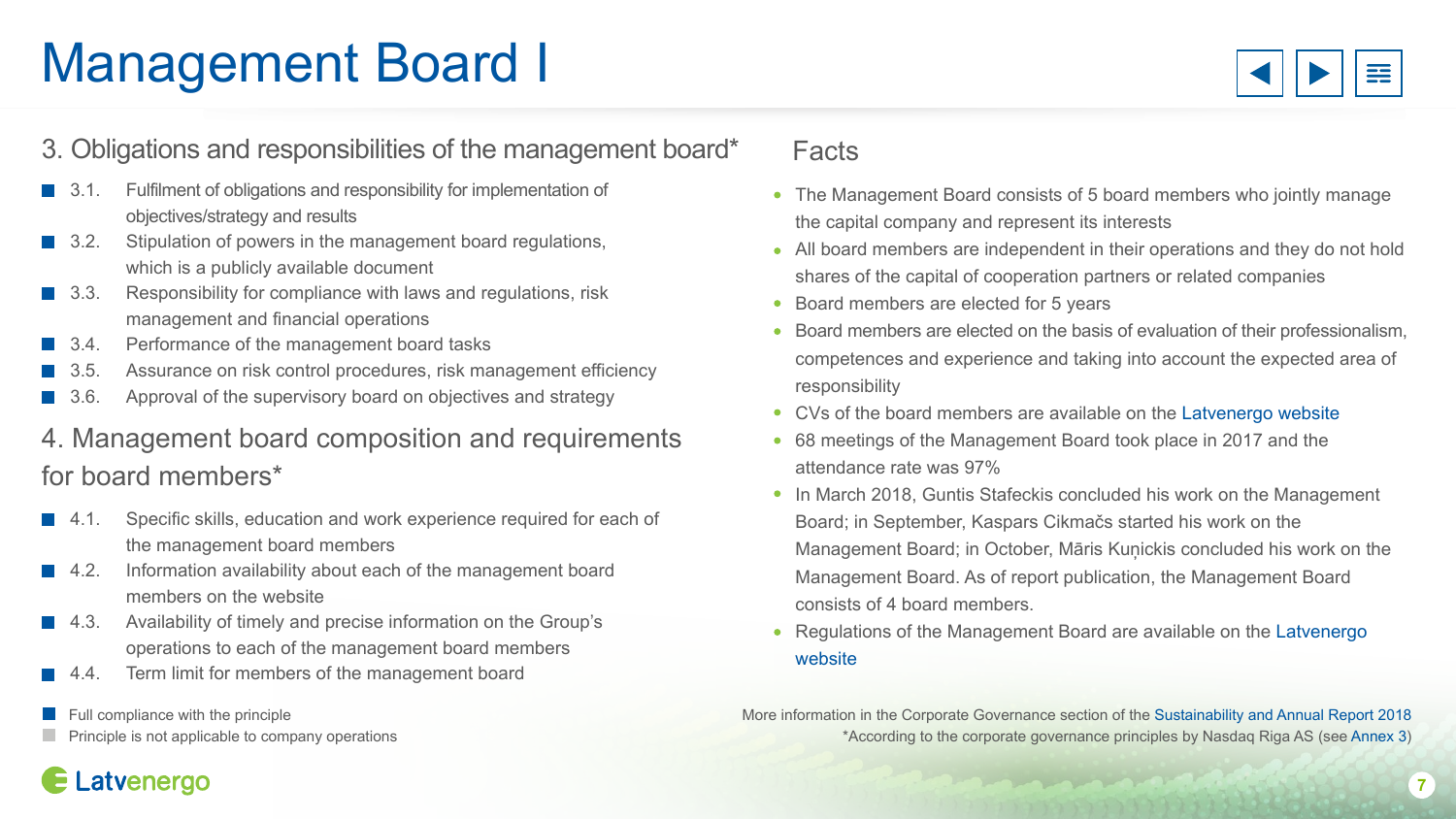# Management Board II



### 5. Identification of conflicts of interest in the work of management board members\*

- $\blacksquare$  5.1. Prevention of conflicts of interest in the operations of the management board members
- 5.2. Notification of possible occurrence of a conflict of interest
- 5.3. Abstaining from decision-making in case a conflict of interest occurs

#### Facts

- Board members are public officials and submit annual declarations of public officials
- In addition, board members submit annual declarations of conflicts of interest of the Group

More information in the Corporate Governance section of the [Sustainability and Annual Report 2018](https://www.latvenergo.lv/files/news/LE_sustainability_annual_report_2018.pdf)

\*According to the corporate governance principles by Nasdaq Riga AS (see [Annex 3\)](#page-18-0)



Uldis Bariss Member of the Management Board

Guntars Balčūns Member of the Management Board

Āris Žīgurs Chairman of the Management Board Kaspars Cikmačs Member of the Management Board

Full compliance with the principle

Principle is not applicable to company operations

[The Management Board](https://www.latvenergo.lv/eng/investors/corporate_governance/management_board/)

of Latvenergo AS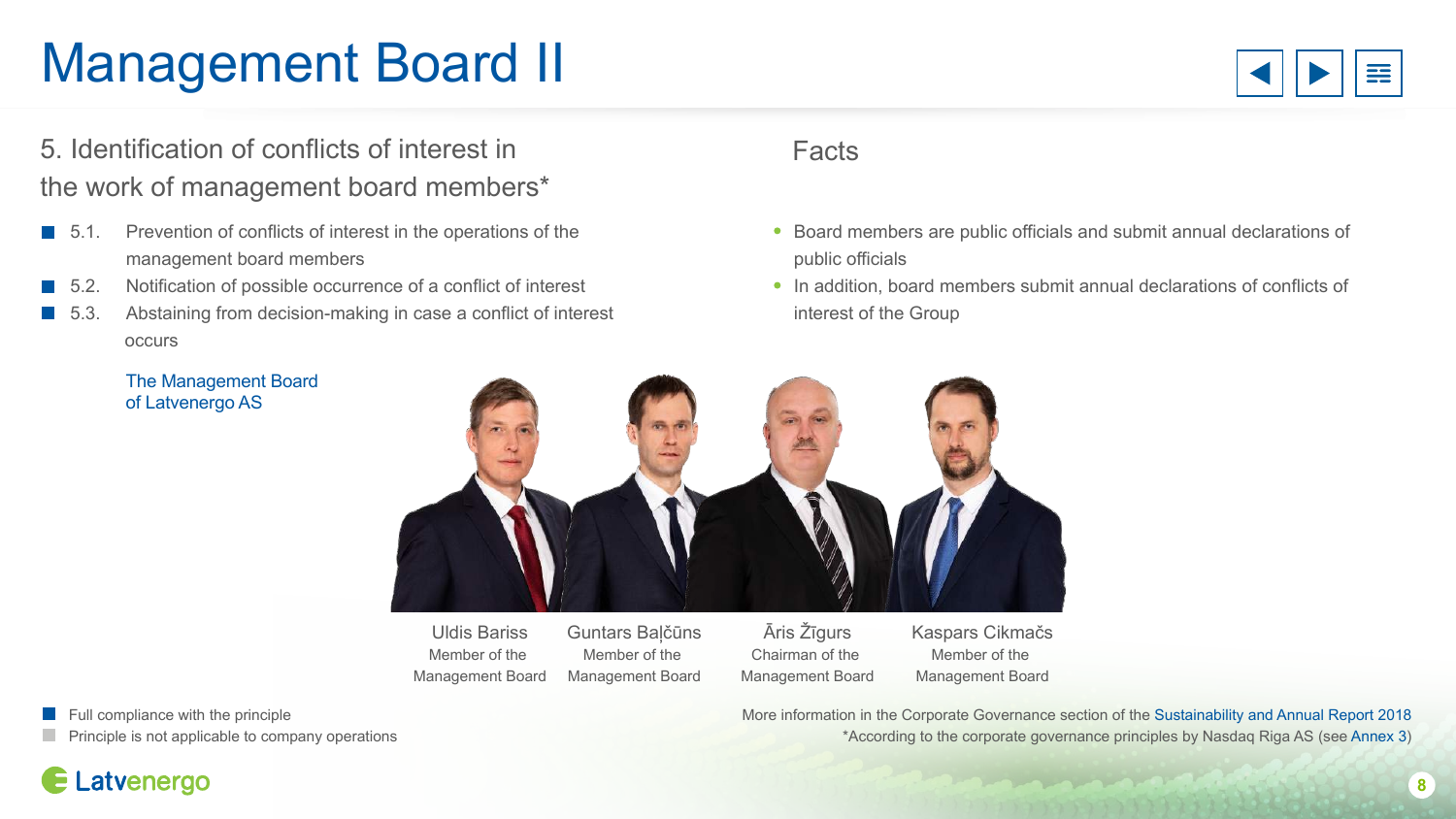# <span id="page-8-0"></span>Supervisory Board I



#### 6. Obligations and responsibilities of the supervisory board\*

- 6.1. Functions of the supervisory board set forth in the regulations of the supervisory board, which is a publicly available document
- 6.2. Supervision of achievement of the objectives set by the Issuer
- 6.3. Responsibility for obtaining information and discussing the most important issues connected with the Issuer's business
- 6.4. Participation in supervisory board meetings

### 7. Supervisory board composition and requirements for board members\*

- 7.1. Information availability about each of the supervisory board members on the website
- 7.2. Timely, beneficial and successful fulfilment of duties
- 7.3. Appropriate qualifications of the supervisory board members
- 7.4. Independent perspective in decision-making and compliance with ethical principles
- 7.5. Compliance with independence criteria for the supervisory board members
- 7.6. Proportion of independent supervisory board members
- 7.7. Interpretation of independence criteria for the supervisory board members **Contract**
- 7.8. Reporting on which supervisory board members are to be considered independent
- Full compliance with the principle
- Principle is not applicable to company operations

#### Facts

- The Supervisory Board represents the interests of the Shareholder between Shareholder Meetings and supervises the work of the Management Board
- The Supervisory Board of Latvenergo AS consists of 5 members who are independent in their operations
- Members of the Supervisory Board are elected for 5 years on the basis of evaluation of their professionalism, competence and experience
- 10 meetings of the Supervisory Board took place in 2018 and the attendance rate was 100%
- In addition to annual tasks the following matters were reviewed in 2018:
	- updating and supervising the Group's Strategic Development and Efficien cy Programme
	- evaluation of best practices for corporate governance, approval of the updated Corporate Governance Policy and development of the Corporate Governance Action Plan
	- selection of new members of the Management Board
	- improvement of the internal control environment
	- establishment of the [Strategic Communication Committee](https://www.latvenergo.lv/eng/investors/corporate_governance/strategic_communication_committee/)
- Regulations of the Supervisory Board and CVs of the board members are available on the [Latvenergo website](https://www.latvenergo.lv/eng/investors/corporate_governance/supervisory_board/)

More information in the Corporate Governance section of the [Sustainability and Annual Report 2018](https://www.latvenergo.lv/files/news/LE_sustainability_annual_report_2018.pdf) \*According to the corporate governance principles by Nasdaq Riga AS (see [Annex 3\)](#page-18-0)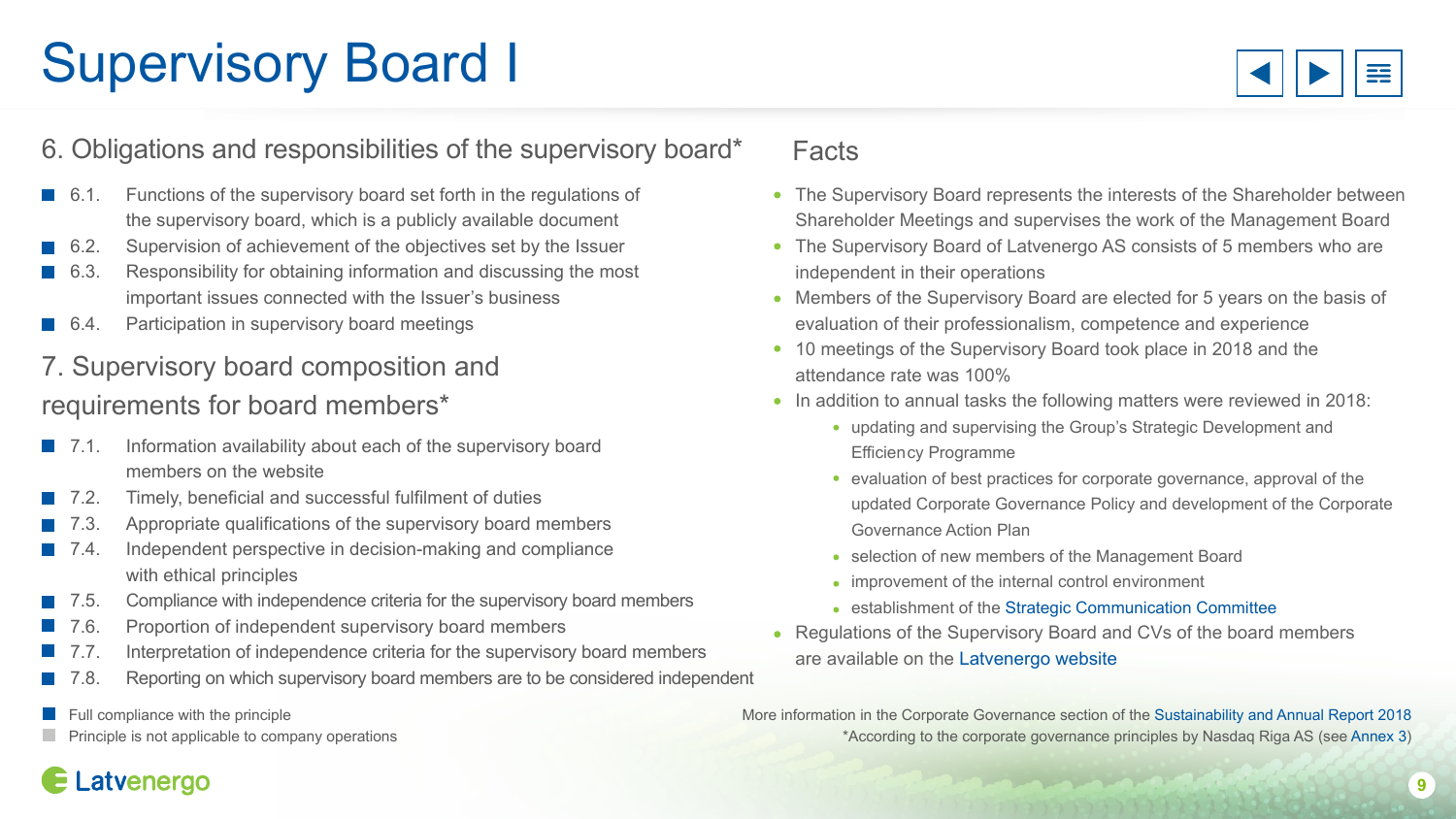# Supervisory Board II



### 8. Identification of conflicts of interest in the work of supervisory board members\*

- 8.1. Prevention of conflicts of interest in supervisory board members' work
- 8.2. Reporting on a potential conflict of interest
- 8.3. Avoidance of participation in taking decisions that might be a cause of a conflict of interest

#### Facts

Members of the Supervisory Board are public officials and submit annual declarations of public officials



Mārtiņš Bičevskis Member of the Supervisory Board

Baiba Anda Rubesa Member of the Supervisory Board

Andris Ozoliņš Chairman of the Supervisory Board

Andris Liepiņš Deputy Chairman of the Supervisory Board

Martin Sedlacky Member of the Supervisory Board

Full compliance with the principle

of Latvenergo AS

Principle is not applicable to company operations

Latvenergo

More information in the Corporate Governance section of the [Sustainability and Annual Report 2018](https://www.latvenergo.lv/files/news/LE_sustainability_annual_report_2018.pdf) \*According to the corporate governance principles by Nasdaq Riga AS (see [Annex 3\)](#page-18-0)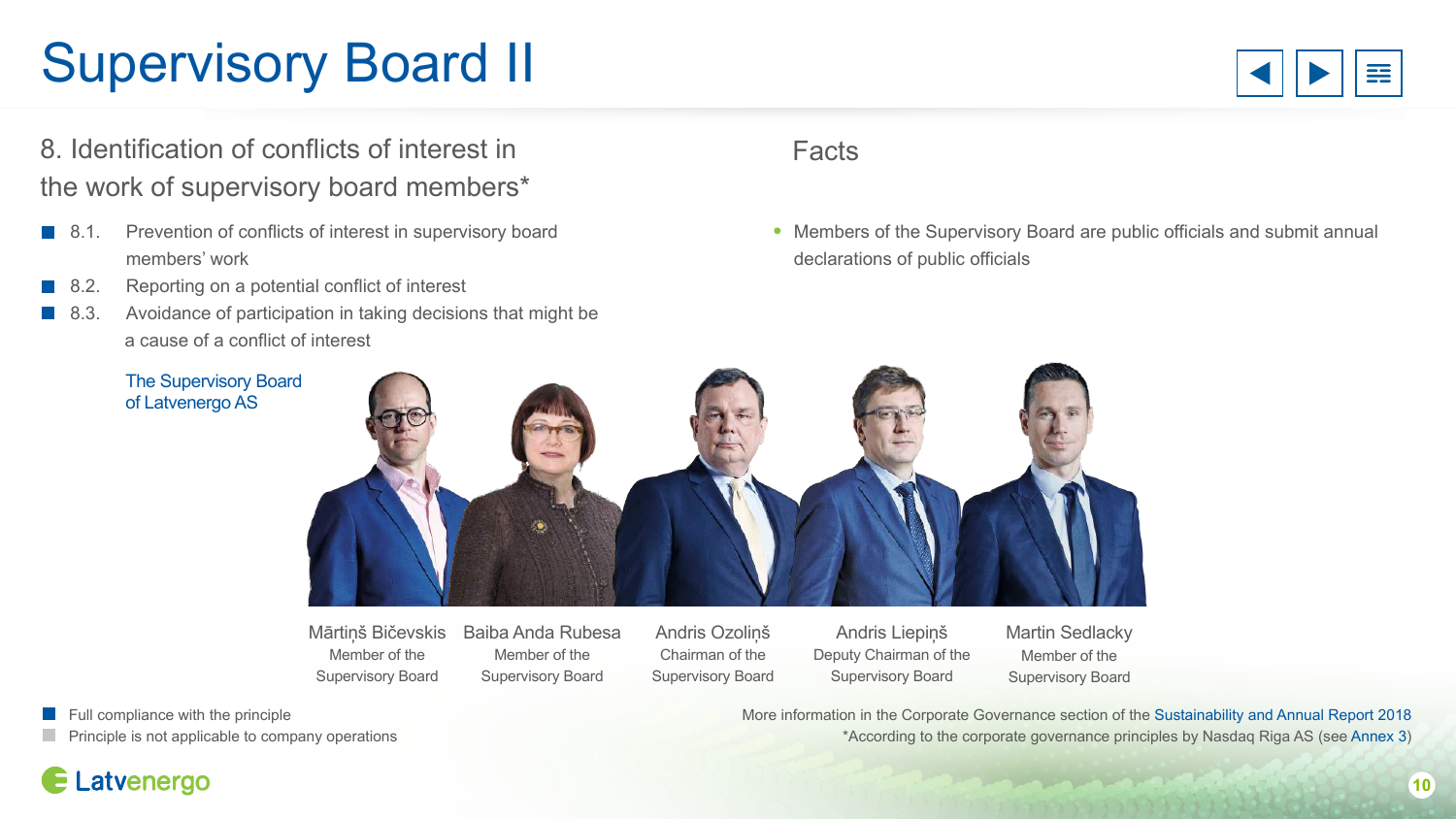# <span id="page-10-0"></span>Disclosure of Information



#### 9. Business transparency\*

- 9.1. Clear and accountable corporate governance structure
- **9.2.** Disclosure of verified, precise and unambiguous information
- 9.3. Appointed person to contact the press and other mass media, the exchange and investors
- 9.4. Timely and compliant preparation and disclosure of financial and annual reports

### 10. Investor relations\*

- 10.1. Timely and accurate disclosure of information and provision of feedback
- 10.2. Availability of uniform and clear information to all investors
- 10.3. Several channels of information provided to investors
- 10.4. Information availability on the website
- 10.5. Information that should be disclosed by the Issuer is available on the website

#### Facts

- Since 2002, consolidated financial statements have been prepared in compliance with [IFRS](https://www.ifrs.org/)
- The Sustainability Report has been prepared in compliance with the [GRI](https://www.globalreporting.org) Guidelines since 2009 and has been audited by an external auditor since 2011
- The Corporate Governance Policy was updated in 2018, and the corporate governance principles are now available on the Latvenergo website
- Latvenergo AS has received the Platinum (highest) evaluation of the [Sustainability Index](http://incsr.eu/) of Latvian companies for the sixth time
- Also in 2018, Latvenergo Group has been declared the most valuable company in Latvia and the most valuable power utility in the Baltics in the ["TOP 101 valuable companies of Latvia](http://www.top101.lv/en/top101/2018)" and has received a high evaluation for corporate governance
- Latvenergo Group and its subsidiaries publish quarterly interim financial  $\bullet$ statements according to the [Financial Calendar](https://www.latvenergo.lv/eng/investors/financial_information/financial_calendar/)
- The financial results and topical matters of Latvenergo Group are regularly presented at [webinars](https://www.latvenergo.lv/eng/investors/financial_information/presentations/)

Full compliance with the principle

Latvenergo

Principle is not applicable to company operations

More information in the Corporate Governance section of the [Sustainability and Annual Report 2018](https://www.latvenergo.lv/files/news/LE_sustainability_annual_report_2018.pdf) \*According to the corporate governance principles by Nasdaq Riga AS (see [Annex 3\)](#page-18-0)

**11**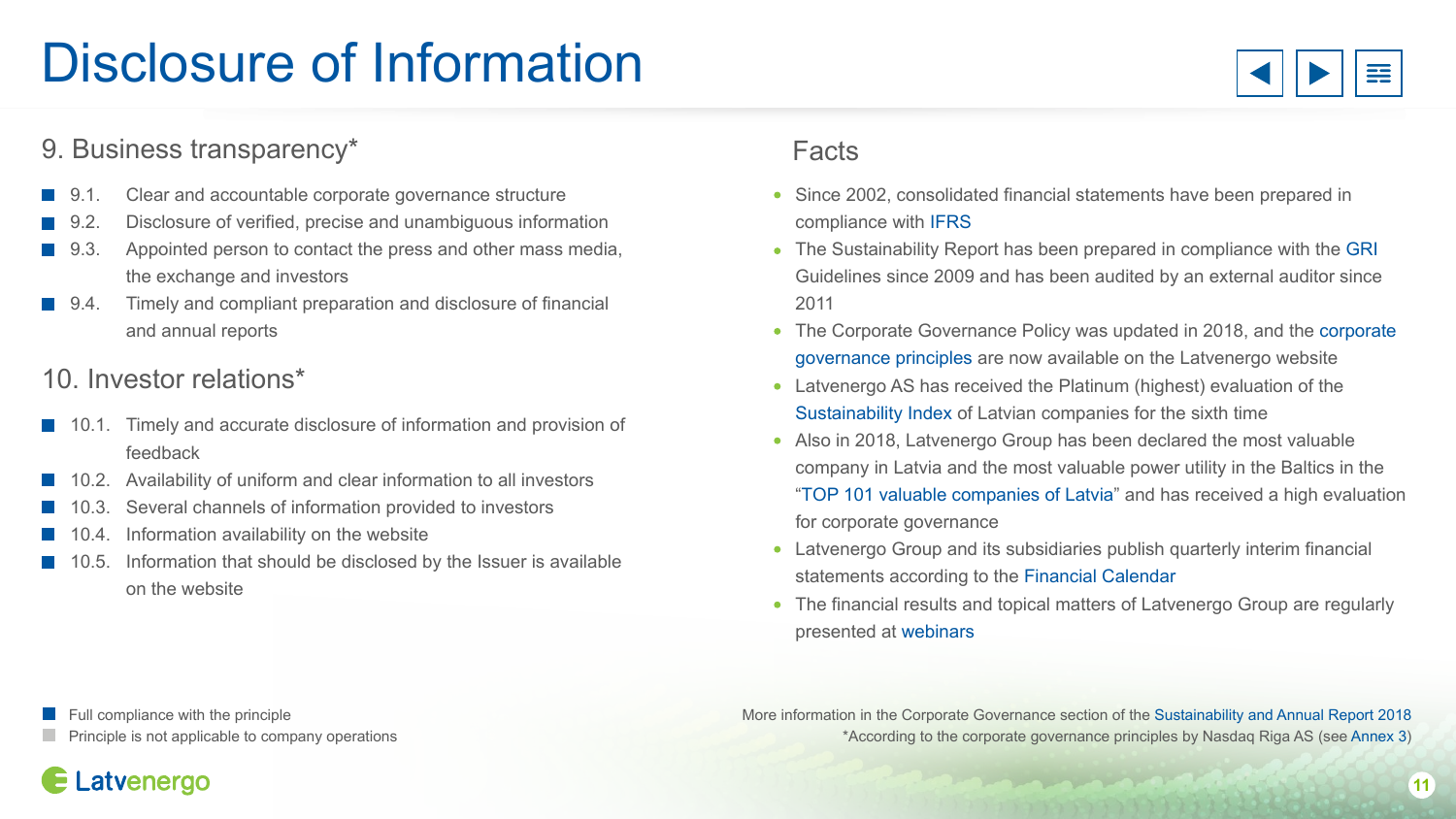# <span id="page-11-0"></span>Internal Control and Risk Management



#### 11. Principles of the internal and external control\*

- 11.1. Continuous control of operations and improvement of internal control procedures
- 11.2. Identification and supervision of business risks
- 11.3. Provision of information required for the fulfilment of the tasks of the auditor
- 11.4. Provision of independence of the internal auditor
- 11.5. Execution of independent internal control
- 11.6. Different terms of office for the internal auditor and the management board

### 12. Audit committee\*

- 12.1. Functions and responsibilities are specified in the regulations of the audit committee
- 12.2. Ensuring efficient functioning of the audit committee
- 12.3. Availability of information about the accounting principles
- 12.4. Provision of information required for the fulfilment of the tasks of the audit committee
- 12.5. The audit committee is accountable to the shareholder meeting

#### Facts

- The internal control and risk management system has been developed by following the [COSO](https://www.coso.org) Guidelines and is continuously improved
- At Latvenergo Group, risk management is integrated with both the process of development and implementation of the strategy and daily operations
- The Internal Audit operates in compliance with the [IIA standards](https://www.iia.org.uk/about-us/standards-ethics/) regarding all essential aspects
- In compliance with the requirements of the [FIML,](https://likumi.lv/ta/id/81995-finansu-instrumentu-tirgus-likums) the [Audit Committee](https://www.latvenergo.lv/eng/investors/corporate_governance/audit_committee/) reports to the Supervisory Board, which reports to the Shareholder Meeting
- The Audit Committee of Latvenergo AS consists of 5 members; three of the members are independent specialists, while two are also members of the Supervisory Board
- 6 meetings of the Audit Committee took place in 2018 and the attendance rate was 100%
- In 2018, in addition to annual tasks, the Audit Committee took part in the evaluation of best practices for corporate governance and carried out the selection of the Internal Audit Director
- [The Audit Committee Report of 2018 is available in the Sustainability and](https://www.latvenergo.lv/files/news/LE_sustainability_annual_report_2018.pdf) Annual Report

More information in the Corporate Governance section of the [Sustainability and Annual Report 2018](https://www.latvenergo.lv/files/news/LE_sustainability_annual_report_2018.pdf) \*According to the corporate governance principles by Nasdaq Riga AS (see [Annex 3\)](#page-18-0)

#### Full compliance with the principle

Principle is not applicable to company operations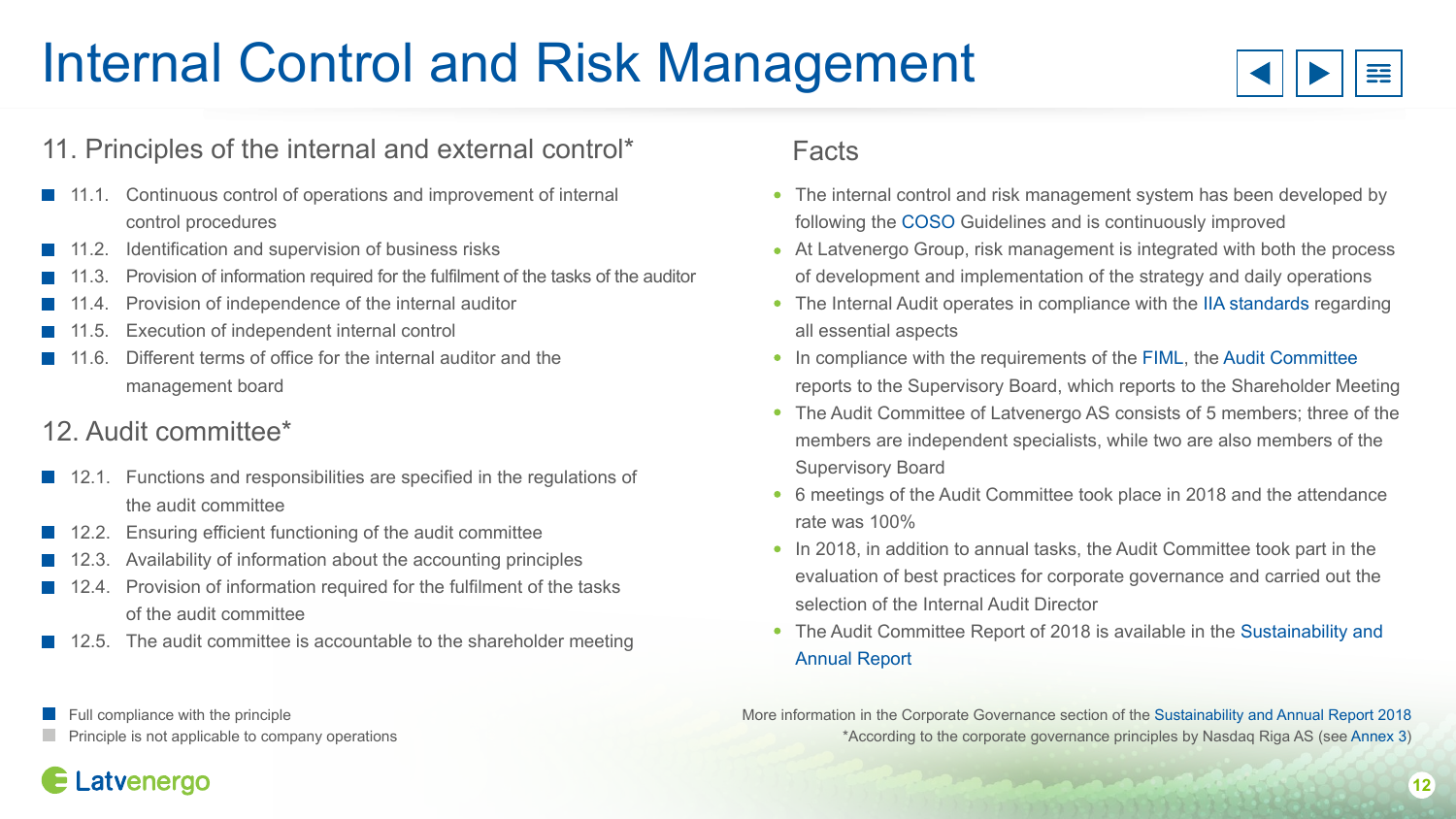# <span id="page-12-0"></span>Remuneration Policy I



### 13. General principles, types and criteria for setting remuneration\*

- 13.1. The Issuer has developed a remuneration policy
- 13.2. Distinction of the governance bodies in the remuneration policy preparation process
- 13.3. The variable part of remuneration is linked to performance
- 13.4. Set limits on the variable components
- 13.5. Limited term of the right to use shares
- 13.6. Possibility to reclaim the variable part of remuneration in case it was awarded unreasonably
- 13.7. If remuneration schemes that include shares as remuneration are implemented, potential benefits and losses are assessed
- 13.8. Plan to ensure the amount of shares to be granted in compliance with the approved remuneration scheme
- 13.9. Compliance with rules regarding distribution of share options provided by the exchange
- 13.10. Set compensation principles in case of contract termination with management and supervisory board
- 13.11. Set maximum amount of termination payments in case of termination of employment
- Full compliance with the principle
- Principle is not applicable to company operations

#### Facts

- The Remuneration Policy of the Management Board and the Supervisory Board is stipulated by the legislation of the Republic of Latvia
- The amount of remuneration is defined on the basis of evaluation of the indices of the capital company, in particular, the turnover, the assets and the number of employees
- Both the maximum amount of remuneration and the bonuses are regulated; the bonus for members of the Supervisory Board may not exceed their monthly salary, while for members of the Management Board it may not exceed double their monthly salary
- The Shareholder Meeting evaluates the annual results and decides on granting bonuses to the Supervisory Board
- The Supervisory Board evaluates the annual results and decides on granting bonuses to the Management Board
- Additional information on the Remuneration Policy for the Management Board and the Supervisory Board is available on the [Latvenergo website](https://www.latvenergo.lv/eng/investors/corporate_governance/management_board/)

More information in the Corporate Governance section of the [Sustainability and Annual Report 2018](https://www.latvenergo.lv/files/news/LE_sustainability_annual_report_2018.pdf) \*According to the corporate governance principles by Nasdaq Riga AS (see [Annex 3\)](#page-18-0)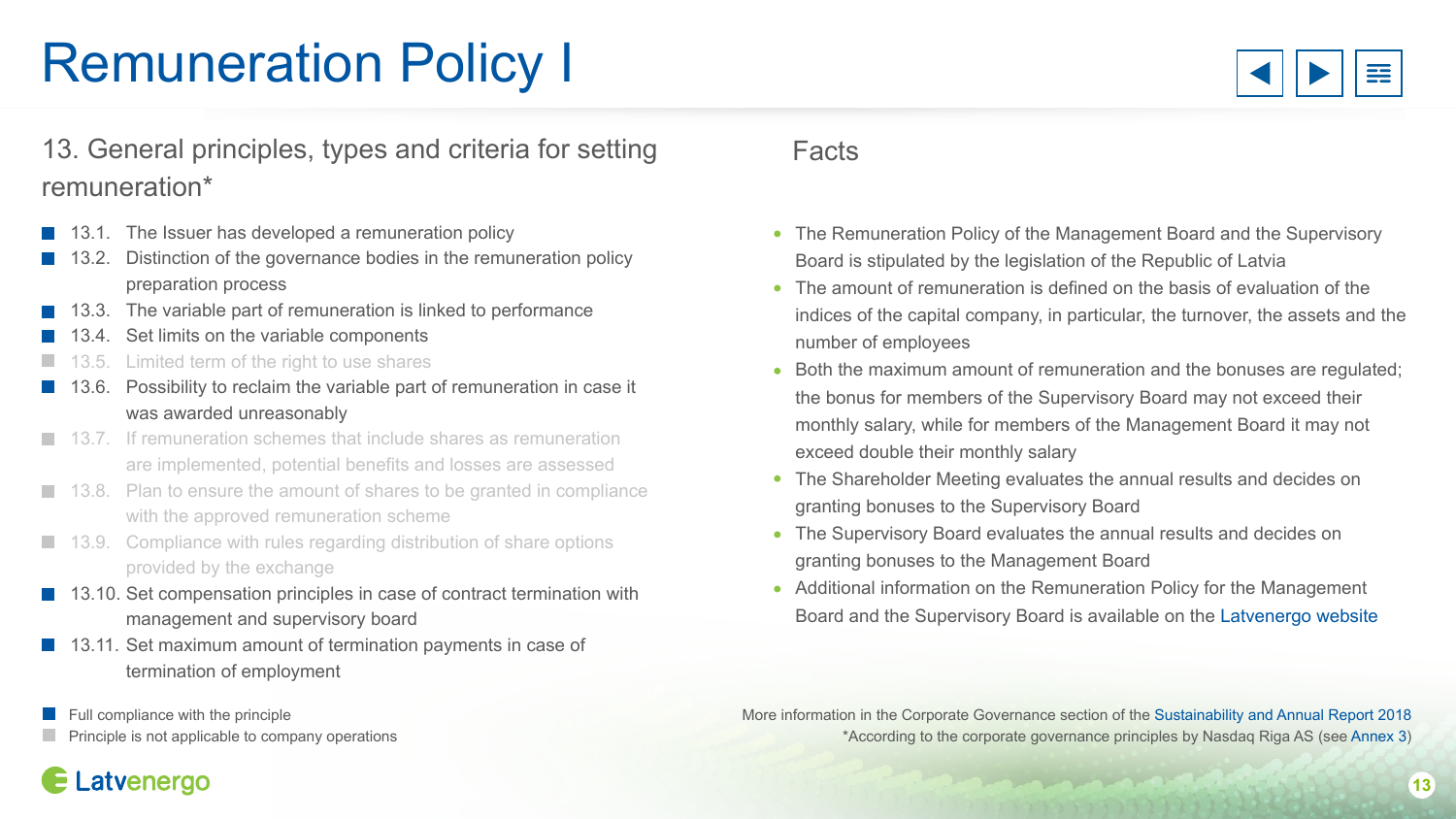### Latvenergo

Full compliance with the principle

Principle is not applicable to company operations

More information in the Corporate Governance section of the [Sustainability and Annual Report 2018](https://www.latvenergo.lv/files/news/LE_sustainability_annual_report_2018.pdf) \*According to the corporate governance principles by Nasdaq Riga AS (see [Annex 3\)](#page-18-0)

# Remuneration Policy II

#### 14. Remuneration report\*

- 14.1. Disclosed information on the remuneration policy for governance bodies
- 14.2. Disclosed information on the remuneration policy's application and the remuneration of governance bodies
- 14.3. Avoiding any overlapping of disclosed information
- 14.4. If remuneration information is commercially sensitive and non disclosed, reasons for the omission are given
- 14.5. Disclosed information on remuneration and other benefits received by each of the management and supervisory board members
- 14.6. Disclosed information with regard to shares and/or share options
- 14.7. Disclosed information on contributions to private pension funds
- 14.8. Remuneration schemes involving awarding shares and/or a s share options are approved by the shareholder meeting



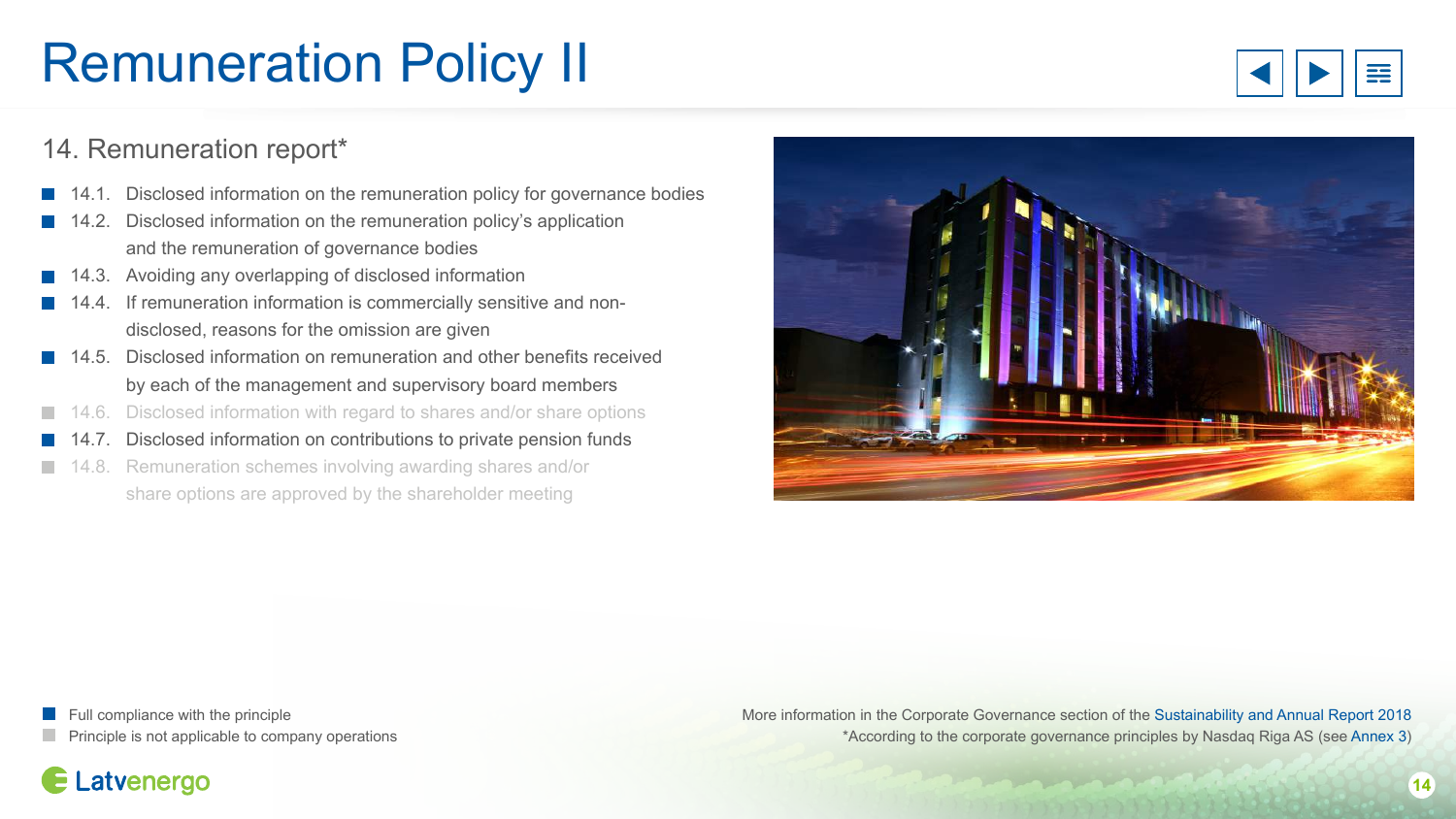

 $\circledcirc$ Latvenergo AS P. Brieža iela 12, Riga, LV-1230

### <span id="page-14-0"></span>Contact Information

- [www.latvenergo.lv](https://www.latvenergo.lv/eng) ⊕
- [info@latvenergo.lv](mailto:info@latvenergo.lv)  $\otimes$
- $\begin{array}{c} \square \end{array}$ Phone: +37167728222





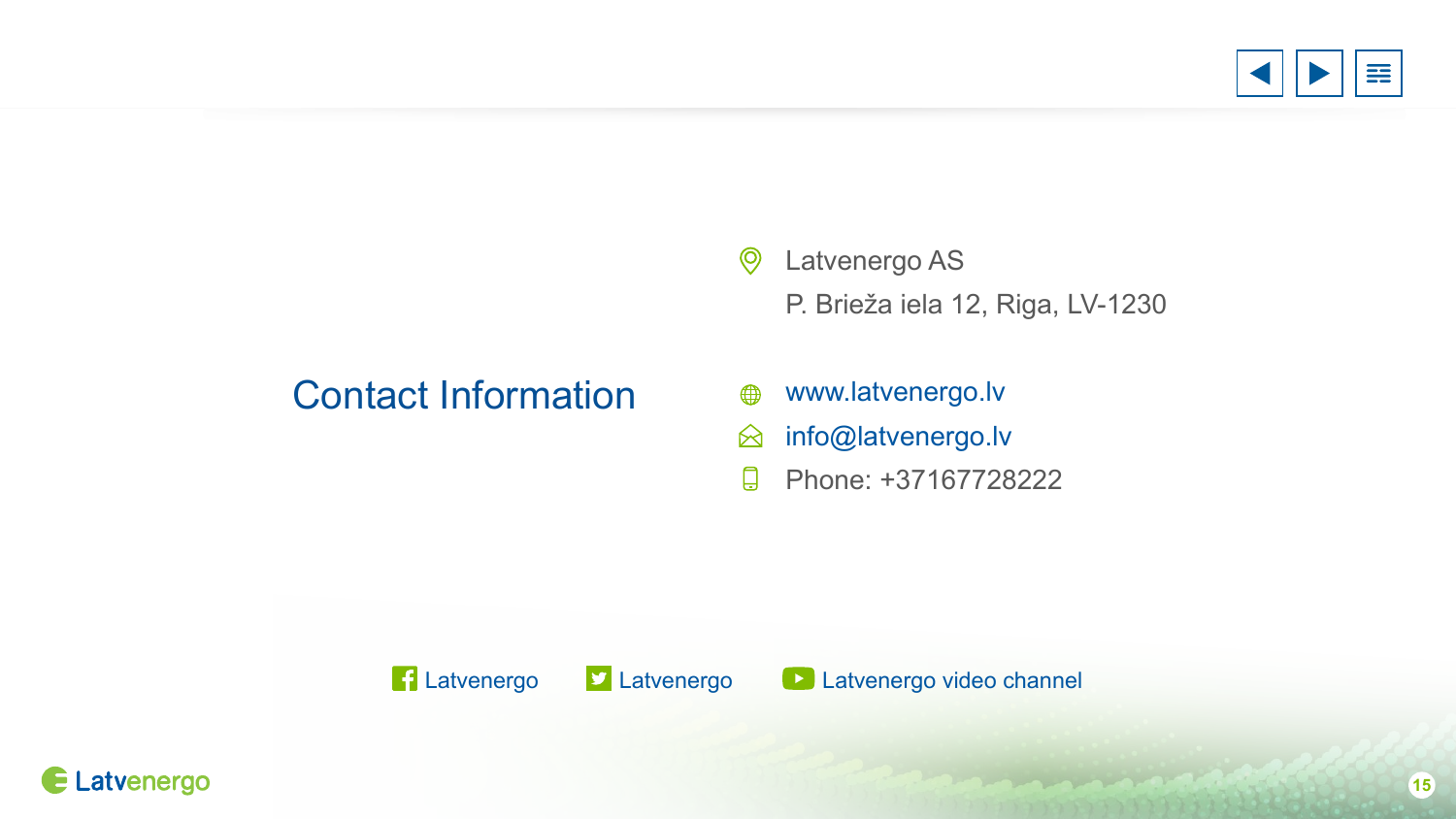# <span id="page-15-0"></span>**Abbreviations**



#### COSO

Committee of Sponsoring Organizations of the Treadway Commission

EU European Union

MoE The Ministry of Economics of the Republic of Latvia

FIML Law on the Financial Instruments Market

GRI Global Reporting Initiative

IIA standards The International Standards for the Professional Practice of Internal Auditing

#### **OECD** Organization for Economic Co-operation and Development

#### IFRS

International Financial Reporting Standards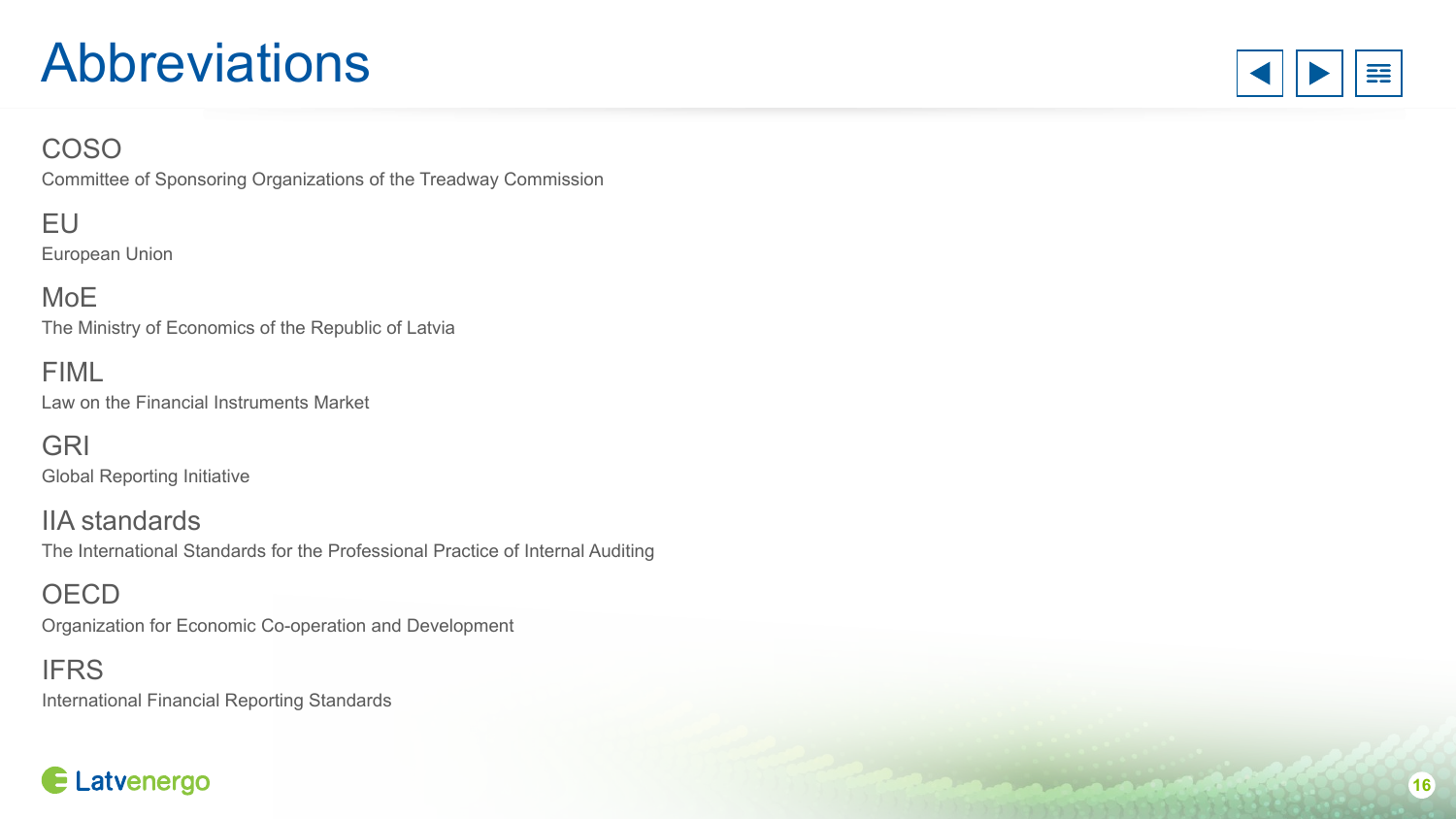

#### <span id="page-16-0"></span>Regulations on Operation of State Capital Companies

- 1. [Commercial Law of the Republic of Latvia](https://likumi.lv/ta/en/en/id/5490-the-commercial-law)
- 2. [Law on Governance of Capital Shares of a Public Person and Capital Companies](https://likumi.lv/ta/en/en/id/269907-law-on-governance-of-capital-shares-of-a-public-person-and-capital-companies)
- 3. [Law on the Financial Instruments Market](https://likumi.lv/ta/id/81995-finansu-instrumentu-tirgus-likums)
- [22/12/2015 Regulations of the Cabinet of Ministers No. 806](https://likumi.lv/ta/id/278921-kartiba-kada-valsts-kapitalsabiedribas-un-publiski-privatas-kapitalsabiedribas-kuras-valsts-ir-dalibnieks-akcionars) procedure according to which state capital companies and public private capital companies in which the state is a member (shareholder) forecast and determine the part of the profit to be paid out in dividends and make payments to the state budget for using the state's capital 4.
- 5. [22/12/2015 Regulations of the Cabinet of Ministers No. 791](https://likumi.lv/ta/id/278904-noteikumi-par-publiskas-personas-kapitalsabiedribu-un-publiski-privato-kapitalsabiedribu-valdes-un-padomes-loceklu-skaitu-atbilstosi)  regulations on the number of the members of the board and the council of public persons' capital companies and public private capital companies according to the indicators characterizing the size of the capital company as well as on the maximum amount of monthly remuneration of the members of the board and the council

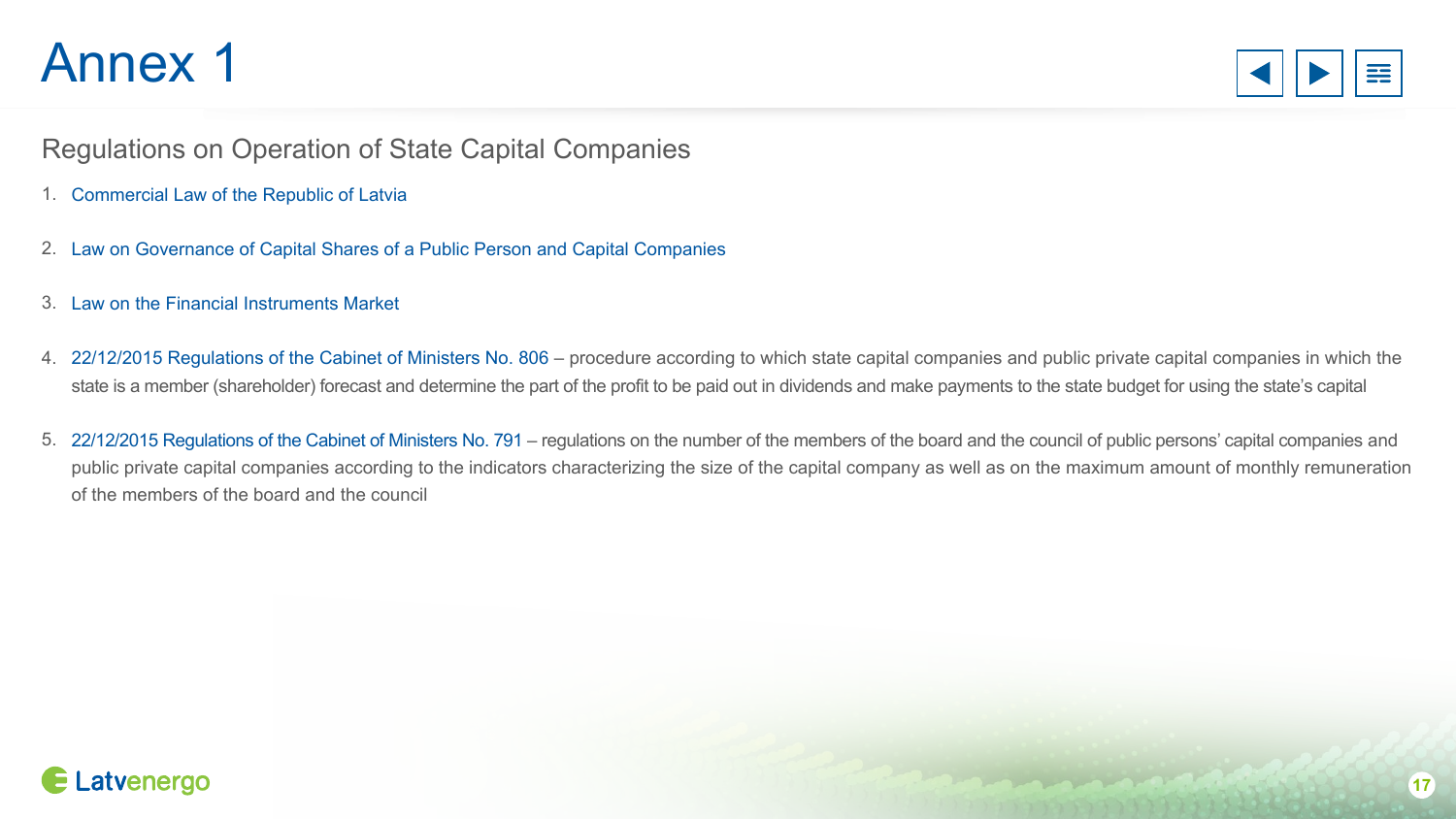

#### <span id="page-17-0"></span>Latvenergo Group Organisational Structure



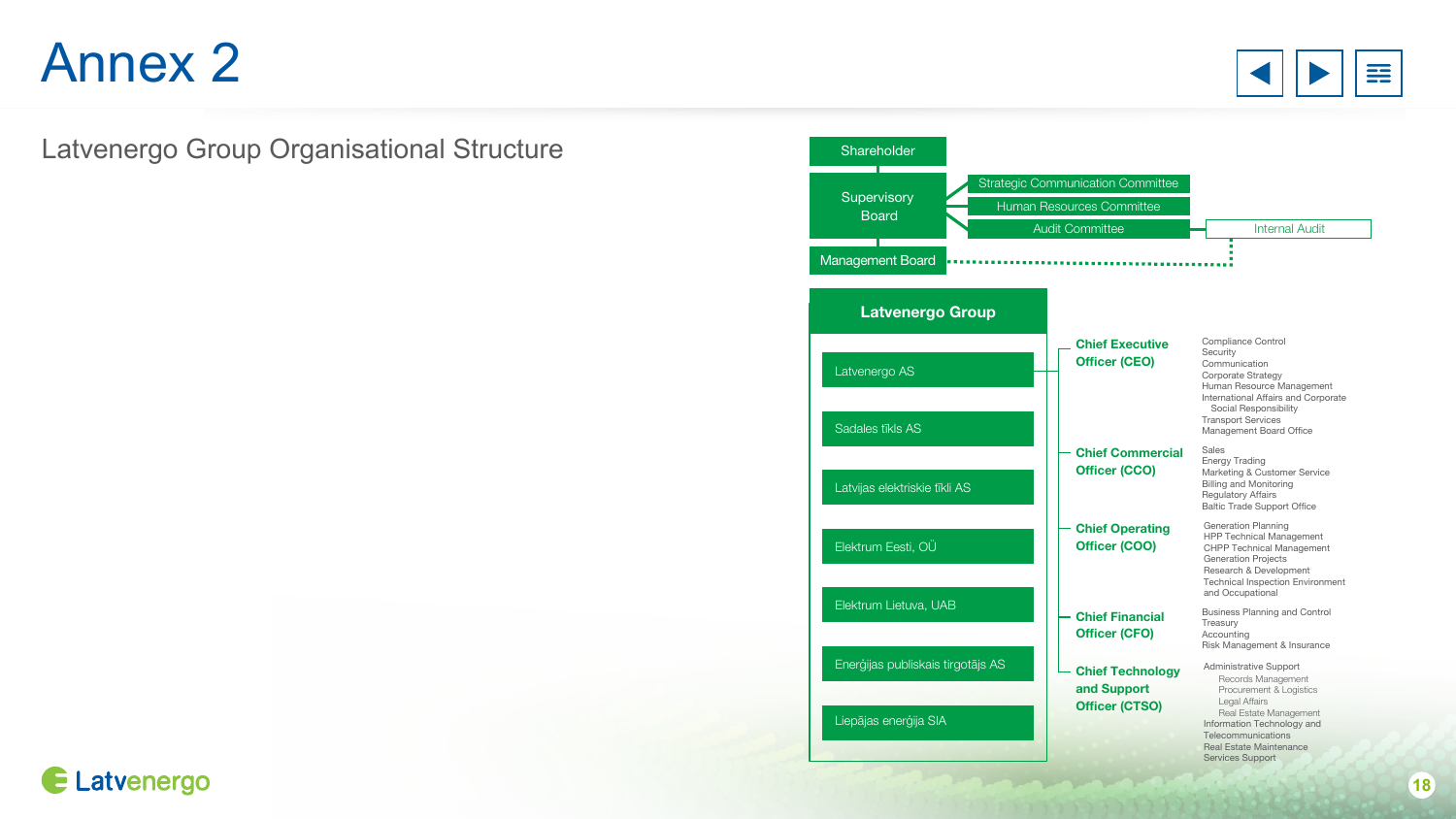

#### <span id="page-18-0"></span>Corporate Governance Principles by Nasdaq Riga AS

I Shareholders' meeting

- 1. Ensuring shareholders' rights and participation at shareholders' meetings
- 1.1. It shall be important to ensure that all the holders of shares of one category have also equal rights, including the right to receive a share of the Issuer's profit as dividends or in another way in proportion to the shares owned by them if such right is stipulated for the shares owned by them.
- 1.2. The Issuer shall prepare a policy for the division of profit. In the preparation of the policy, it is recommended to take into account not only the provision of immediate benefit for the Issuer's shareholders by payin to them but also the expediency of profit reinvesting, which would increase the value of the Issuer in future. It is recommended to discuss the policy of profit division at a shareholders' meeting thus ensuring that as pos larger a number of shareholders have the possibility to acquaint themselves with it and to express their opinion on it. The Report shall specify where the Issuer's profit distribution policy is made available.
- 1.3. In order to protect the Issuer's shareholders' interest to a sufficient extent, not only the Issuers but also any other persons who in compliance with the procedure stipulated in legislative acts call, announce and or shareholders' meeting are asked to comply with all the issues referred to in these Recommendations in relation to calling shareholders' meetings and provision of shareholders with the required information.
- 1.4. Shareholders of the Issuers shall be provided with the possibility to receive in due time and regularly all the required information on the relevant Issuer, participate at meetings and vote on agenda issues. The Issue carry out all the possible activities to achieve that as many as possible shareholders participate at meetings; therefore, the time and place of a meeting should not restrict the attendance of a meeting by shareholders, th it should not be admissible to change the time and place of an announced shareholders' meeting shortly before the meeting, which thus would hinder or even make it impossible for shareholders to attend the meeting.
- 1.5. The Issuers shall inform their shareholders on calling a shareholders' meeting by publishing a notice in compliance with the procedure and the time limits set forth in legislative acts. The Issuers are asked to announ shareholders' meeting as soon as the decision on calling the shareholders' meeting has been taken; in particular, this condition applies to extraordinary shareholders' meetings. The information on calling a shareholders' meeting shall be published also on the Issuer's website on the Internet, where it should be published also at least in one foreign language. It is recommended to use the English language as the said other language so that the website could be used also by foreign investors. When publishing information on calling a shareholders' meeting, also the initiator of calling the meeting shall be specified.
- 1.6. The Issuer shall ensure that compete information on the course and time of the meeting, the voting on decisions to be adopted, as well as the agenda and draft decisions on which it is planned to vote at the meeting is in due time to the shareholders. The Issuers shall also inform the shareholders whom they can address to receive answers to any questions on the arrangements for the shareholders' meeting and the agenda issues and ensure that the required additional information is provided to the shareholders.
- 1.7. The Issuer shall ensure that at least 14 (fourteen) days prior to the meeting the shareholders have the possibility to acquaint themselves with the draft decisions on the issues to be dealt with at the meeting, includ that have been submitted additionally already after the announcement on calling the meeting. The Issuer shall ensure the possibility to read a complete text of draft decisions, especially if they apply to voting on amendme to the Issuer's statutes, election of the Issuer's officials, determination of their remuneration, division of the Issuer's profit and other issues.
- 1.8. In no way may the Issuers restrict the right of shareholders to nominate representatives of the shareholders for council elections. The candidates to the council and candidates to other offices shall be nominated in d so that the information on the said persons would be available to the shareholders to the extent as stipulated in Clause 1.9 of this Section as minimum 14 (fourteen) days prior to the shareholders' meeting.
- 1.9. Especially, attention should be paid that the shareholders at least 14 (fourteen) days prior to the shareholders' meeting have the possibility to acquaint themselves with information on council member candidates and a committee member candidates whose approval is planned at the meeting. When disclosing the said information, also a short personal biography of the candidates shall be published.
- 1.10. The Issuer may not restrict the right of shareholders to consult among them during a shareholders' meeting if it is required in order to adopt a decision or to make clear some issue.
- 1.11. To provide shareholders with complete information on the course of the shareholders' meeting, the Issuer shall prepare the regulations on the course of shareholders' meeting, in which the agenda of shareholders' meet and the procedure for solving any organizational issues connected with the shareholders' meeting (e.g., registration of meeting participants, the procedure for the adoption of decisions on the issues to be dealt with at th meeting, the Issuer's actions in case any of the issues on the agenda is not dealt with, if it is impossible to adopt a decision etc.). The procedures adopted by the Issuer in relation to participation in voting shall be e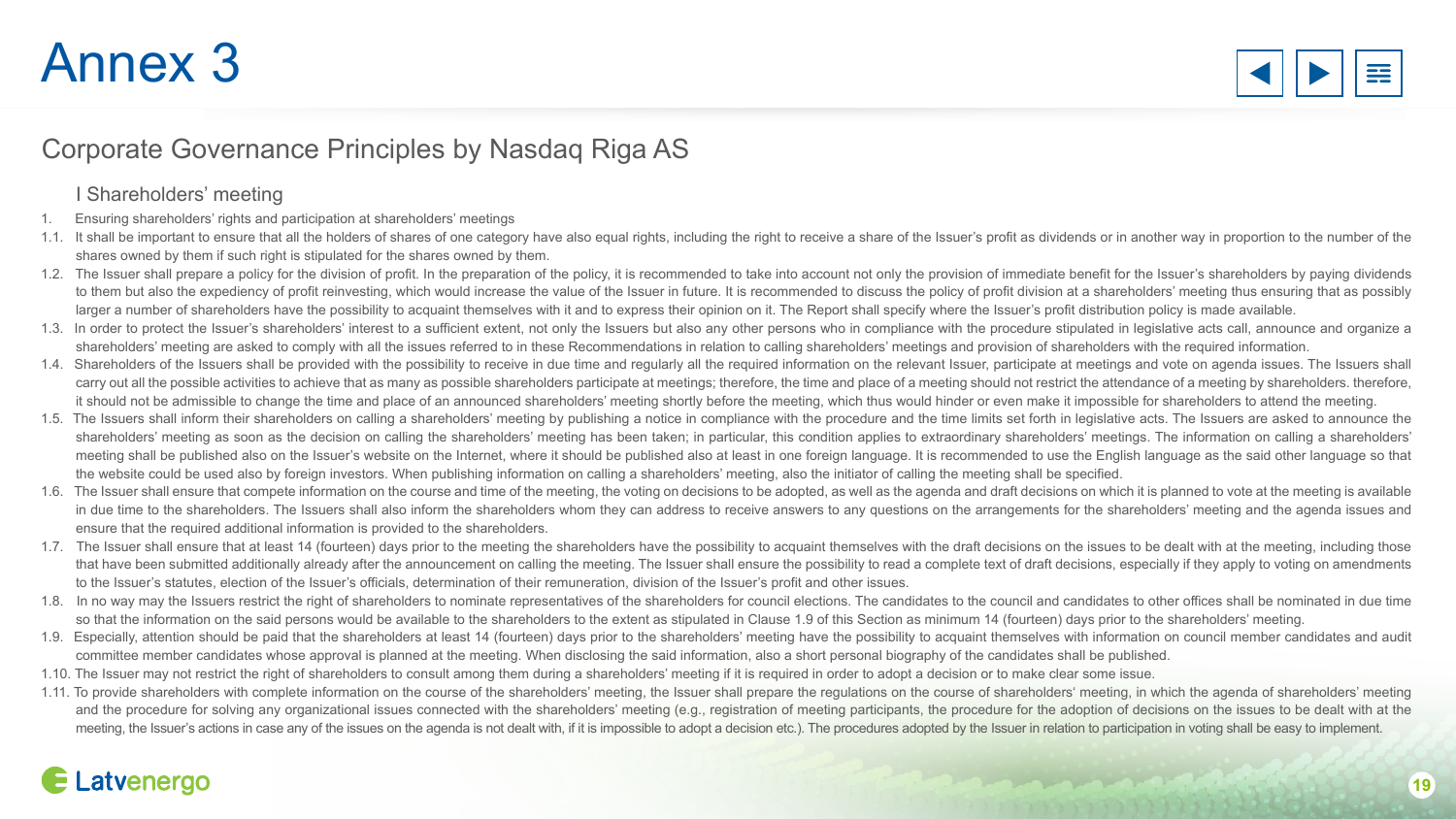

### Corporate Governance Principles by Nasdaq Riga AS

- 1.12. The Issuer shall ensure that during the shareholders' meeting the shareholders have the possibility to ask questions to the candidates to be elected at the shareholders' meeting and other attending representatives of Issuer. The Issuer shall have the right to set reasonable restrictions on questions, for example, excluding the possibility that one shareholder uses up the total time provided for asking of questions and setting a time li speeches.
- 1.13. When entering the course and contents of discussions on the agenda issues to be dealt with at the shareholders' meeting in the minutes of shareholders' meeting, the chairperson of the meeting shall ensure that, in ca meeting participant requires it, particular debates are reflected in the minutes or that shareholder proposal or questions are appended thereto in written form.
- 2. Participation of members and member candidates of the Issuer's management institutions at shareholders' meetings
- 2.1. The attendance of members of the Issuer's management institutions and auditor at shareholders' meetings shall be necessary to ensure information exchange between the Issuer's shareholders and members of management institutions as well as to fulfil the right of shareholders to receive answers from competent persons to the questions submitted. The attendance of the auditor shall not be mandatory at shareholders' meetings at which issu connected with the finances of the Issuer are not dealt with. By using the right to ask questions shareholders have the possibility to obtain information on the circumstances that might affect the evaluation of the financi and the financial situation of the Issuer.
- 2.2. Shareholders' meetings shall be attended by the Issuer's official candidates whose election is planned at the meeting. This shall in particular apply to council members. If a council member candidate or auditor candid unable to attend the shareholders' meeting due to an important reason, then it shall be admissible that this person does not attend the shareholders' meeting. In this case, all the substantial information on the candidate be disclosed before the shareholders' meeting.
- 2.3. During shareholders' meetings, the participants must have the possibility to obtain information on officials or official candidates who do not attend the meeting and reasons thereof. The reason of non-attendance shoul entered in the minutes of shareholders' meeting.

#### II Board

- 3. Obligations and responsibilities of the Board
- 3.1. The board shall have the obligation to manage the business of the Issuer, which includes also the responsibility for the realization of the objectives and strategies determined by the Issuer and the responsibility for achieved. The board shall be responsible for the said to the council and the shareholders' meeting. In fulfilment of its obligations, the board shall adopt decisions guided by interests of all the shareholders and preventi potential conflict of interests.
- 3.2. The powers of the board shall be stipulated in the Board Regulations or a similar document, which is to be published on the website of the Issuer on the Internet. This document must be also available at the registered
- 3.3. The board shall be responsible also for the compliance with all the binding regulatory acts, risk management, as well as the financial activity of the Issuer.
- 3.4. The board shall perform certain tasks, including:
	- 1) Corporate strategies, work plan, risk control procedure, assessment and advancement of annual budget and business plans, ensuring control on the fulfilment of plans and the achievement of planned results;
	- 2) Selection of senior managers of the Issuer, determination of their remuneration and control of their work and their replacement, if necessary, in compliance with internal procedures (e.g. personnel policy adopted by the Issuer, remuneration policy etc.);
	- 3) Timely and qualitative submission of reports, ensuring also that the internal audits are carried out and the disclosure of information is controlled;
- 3.5. In annual reports, the board shall confirm that the internal risk procedures are efficient and that the risk management and internal control have been carried out in compliance with the said control procedures through
- 3.6. It shall be preferable that the board submits decisions that determine the objectives and strategies for achievement thereof (participation in other companies, acquisition or alienation of property, opening of represe offices or branches, expansion of business etc) to the Issuer's council for approval.

**Harry Commercial Commercial**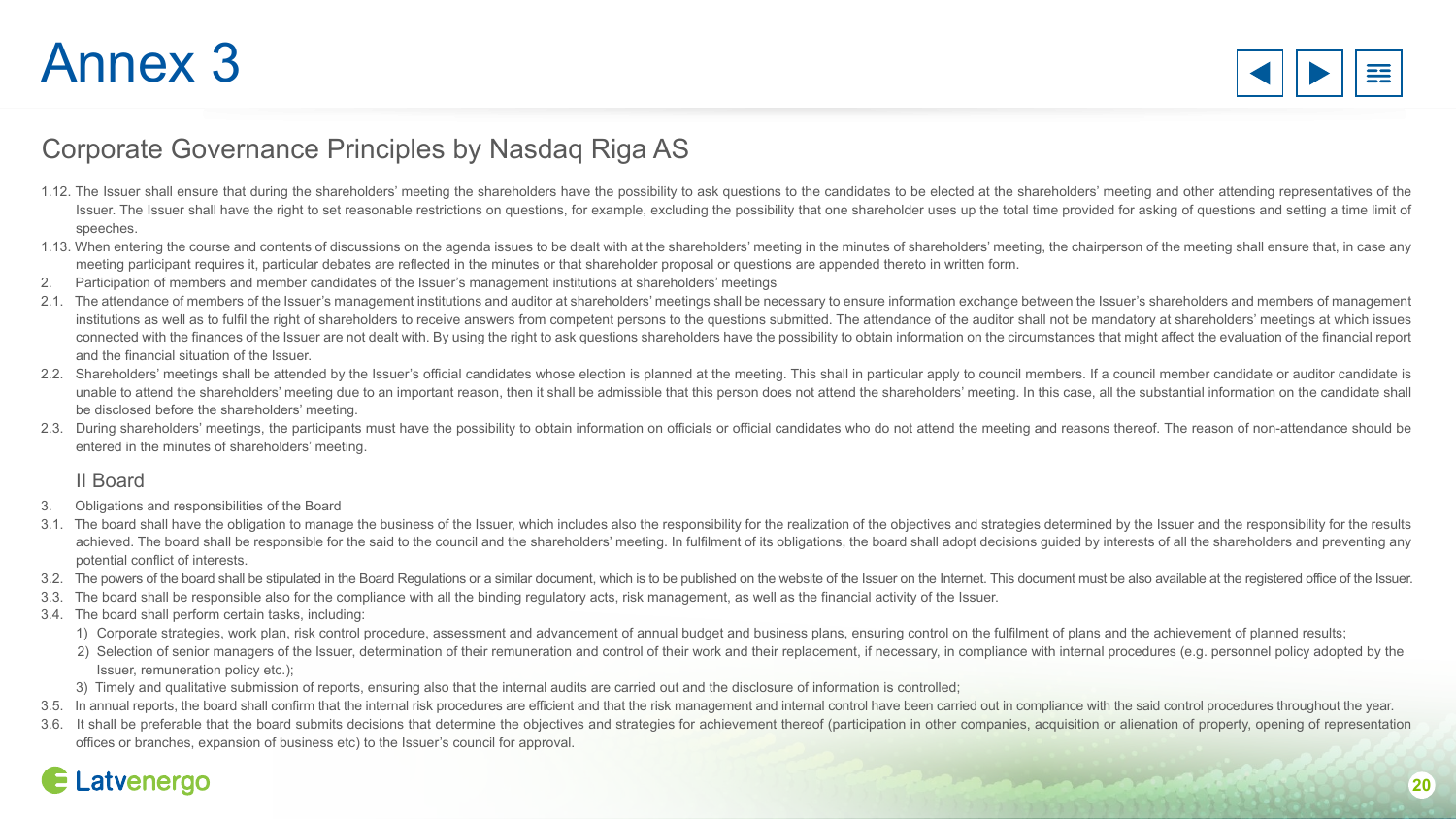

#### Corporate Governance Principles by Nasdaq Riga AS

- 4. Board composition and requirements for board members
- 4.1. In composing the board, it shall be observed that every board member has appropriate education and work experience. The Issuer shall prepare a summary of the requirements to be set for every board member, which specifies the skills, education, previous work experience and other selection criteria for every board member.
- 4.2. On the Issuer's website on the Internet, the following information on every Issuer's board member shall be published: name, surname, year of birth, education, office term, position, description of the last three year' professional experience, number of the Issuer's or its parent companies/subsidiaries shares owned by the member, information on positions in other capital companies.
- 4.3. In order to fulfil their obligations successfully, board members must have access in due time to accurate information on the activity of the Issuer. The board must be capable of providing an objective evaluation on th of the Issuer. Board members must have enough time for the performance of their duties.
- 4.4. It is not recommended to elect one and the same board member for more than four successive terms. The Issuer has to evaluate whether its development will be facilitated in the result of that and whether it will be pos to avoid a situation where greater power is concentrated in hands of one or a number of separate persons due to their long-term work at the Issuer. If, however, such election is admitted, it shall be recommended to consider to change the field of work of the relevant Board member at the Issuer.
- 5. Identification of interest conflicts in the work of board members
- 5.1. It shall be the obligation of every board member to avoid any, even only supposed, interest conflicts in his/her work. In taking decisions, board members shall be guided by the interests of the Issuer and not use the offers proposed to the Issuer to obtain personal benefit.
- 5.2. On the occurrence of any interest conflict or even only on its possibility, a board member shall notify other board members without delay. Board members shall notify on any deal or agreement the Issuer is planning to with a person who has close relationship or is connected with the board member in question, as well as inform on any interest conflicts occurred during the validity period of concluded agreements. For the purposes of these Recommendations the following shall be regarded as persons who have close relationship with a board member: spouses, a relative, including kinship of second degree or brother-in-law of first degree, or persons with whom the board member has had a common household for at least one year. For the purposes of these recommendations the following shall be regarded as persons who are connected with a board member: legal persons where the board member or a closely related to him/her person is a board or council member, performs the tasks of an auditor or holds another managing office in which he or she could determine or affect the business strategy of the respective legal entity.
- 5.3. Board members should not participate in taking decisions that could cause an interest conflict.

#### III Council

- 6. Obligations and responsibilities of the council
- 6.1. The functions of the council shall be set forth in the council regulation or a document equated thereto that regulates the work of the council, and it shall be published on the Issuer's website on the Internet. This d shallbe also available at the Issuer's office.
- 6.2. The supervision carried out by the council over the work of the board shall include supervision over the achievement of the objectives set by the Issuer, the corporate strategy and risk management, the process of fina accounting, board's proposals on the use of the profit of the Issuer, and the business performance of the Issuer in compliance with the requirements of regulatory acts. The council should discuss every of the said matters and express its opinion at least annually, complying with frequency of calling council meetings as laid down in regulatory acts, and the results of discussions shall be reflected in the minutes of the council's meetings.
- 6.3. The council and every its member shall be responsible that they have all the information required for them to fulfill their duties, obtaining it from board members and internal auditors or, if necessary, from employee Issuer or external consultants. To ensure information exchange, the council chairperson shall contact the Issuer's board, inter alia the board chairperson, on a regular basis and discuss all the most important issues conne with the Issuer's business and development strategy, business activities, and risk management.

**Longitude Commercial Commercial Commercial Commercial Commercial Commercial Commercial Commercial Commercial Commercial Commercial Commercial Commercial Commercial Commercial Commercial Commercial Commercial Commercial Co**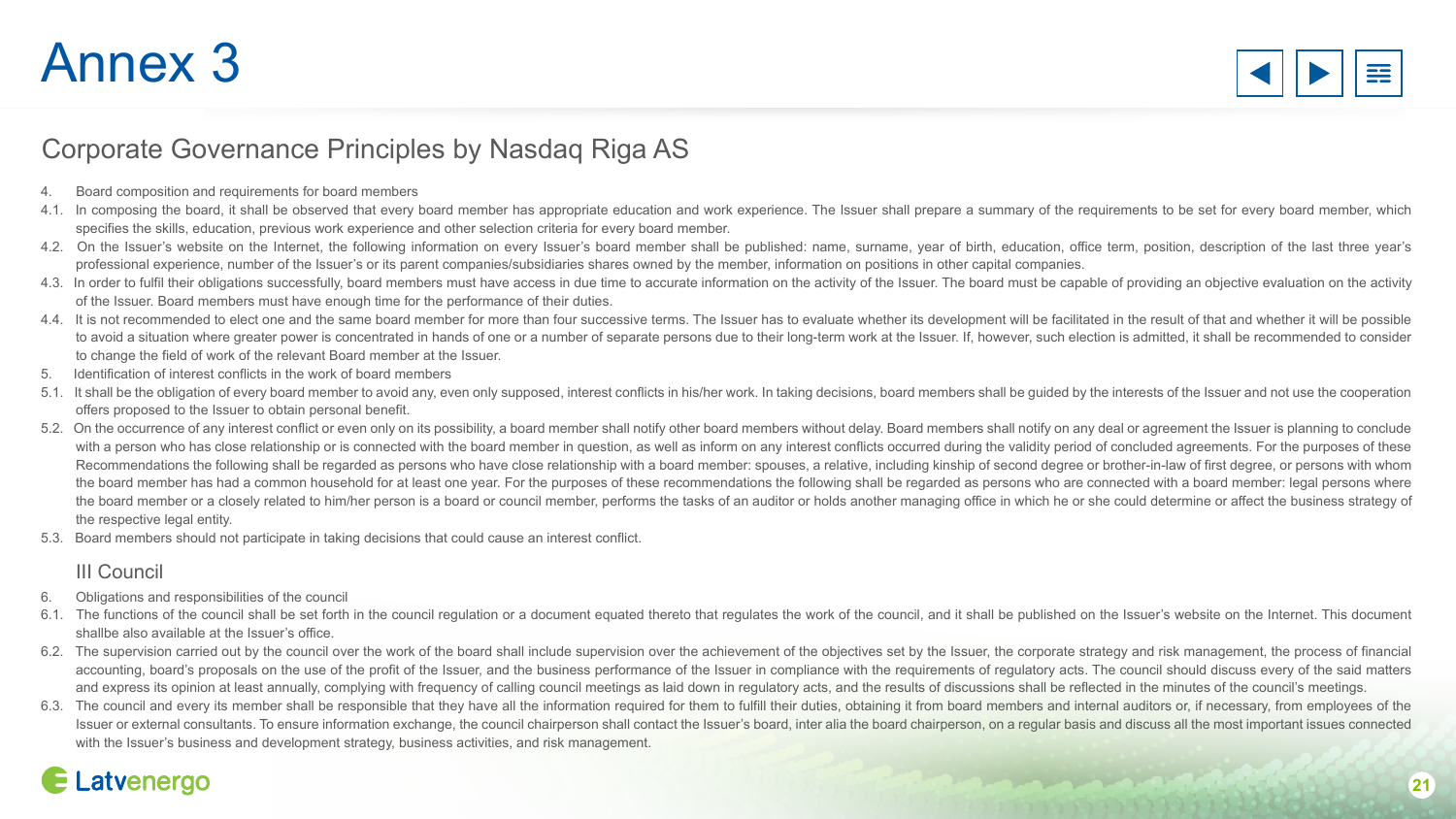

### Corporate Governance Principles by Nasdaq Riga AS

- 6.4. When determining the functions of the council, it should be stipulated that every council member has the obligation to provide explanations in case the council member is unable to participate in council meetings. It s recommended to disclose information on the council members who have not attended more than a half of the council meetings within a year of reporting, providing also the reasons for non-attendance.
- 7. Council composition and requirements for council members
- 7.1. The Issuer shall require every council member as well as council member candidate who is planned to be elected at a shareholders' meeting that they submit to the Issuer the following information: name, surname, year of birth, education, office term as a council member, description of the last three year's professional experience, number of the Issuer's or its parent companies/subsidiaries shares owned by the member, information on positi in other capital companies. The said information shall be published also on the Issuer's website on the Internet, providing, in addition to the said information, also the term of office for which the council member is elec position, including also additional positions and obligations, if any.
- 7.2. When determining the requirements for council members as regards the number of additional positions, attention shall be paid that a council member has enough time to perform his or her duties in order to fulfil their successfully and act in the interests of the Issuer to a full extent.
- 7.3. In establishing the Issuer's council, the qualification of council members should be taken into account and assessed on a periodical basis. The council should be composed of individuals whose knowledge, opinions and experience is varied, which is required for the council to fulfil their tasks successfully.
- 7.4. Every council member in his or her work shall be as possibly independent from any external circumstances and have the will to assume responsibility for the decisions taken and comply with the general ethical principle taking decisions in relation to the business of the Issuer.
- 7.5. It is impossible to compile a list of all the circumstances that might threaten the independence of council members or that could be used in assessing the conformity of a certain person to the status of an independent member. Therefore, the Issuer, when assessing the independence of council members, shall be guided by the independence criteria of council members specified in the Annex hereto.
- 7.6. It shall be recommended that at least a half of council members are independent according to the independence criteria specified in the Annex hereto. If the number of council members is an odd number, the number of independent council members may be one person less than the number of the council members who do not conform to the independence criteria specified in the Annex hereto.
- 7.7. As independent shall be considered persons that conform to the independence criteria specified in the Annex hereto. If a council member does not conform to any of to the independence criteria specified in the Annex he but the Issuer does consider the council member in question to be independent, then it shall provide an explanation of its opinion in detail on the tolerances permitted.
- 7.8. The conformity of a person to the independence criteria specified in the Annex hereto shall be evaluated already when the council member candidate in question has been nominated for election to the council. The Issuer shall specify in the Report who of the council members are to be considered as independent every year.
- 8. Identification of interest conflicts in the work of council members
- 8.1. It shall be the obligation of every council member to avoid any, even only supposed, interest conflicts in his/her work. When taking decisions, board members shall be guided by the interests of the Issuer and not use cooperation offers proposed to the Issuer to obtain personal benefit.
- 8.2. On the occurrence of any interest conflict or even only on its possibility, a council member shall notify other council members without delay. Council members shall notify on any deal or agreement the Issuer is planni conclude with a person who has close relationship or is connected with the council member in question, as well as inform on any interest conflicts occurred during the validity period of concluded agreements. For the purposes of these recommendations the following shall be regarded as persons who have close relationship with a council member: spouses, a relative, including kinship of second degree or brother-in-law of first degree, or persons with whom the council member has had a common household for at least one year. For the purposes of these recommendations the following shall be regarded as persons who are connected with a council member: legal persons where the council member or a closely related to him/her person is a board or council member, performs the tasks of an auditor or holds another managing office in which he or she could determine or affect the business strategy of the respective legal entity.
- 8.3. A council member who is in a possible interest conflict should not participate in taking decisions that might be a cause of an interest conflict.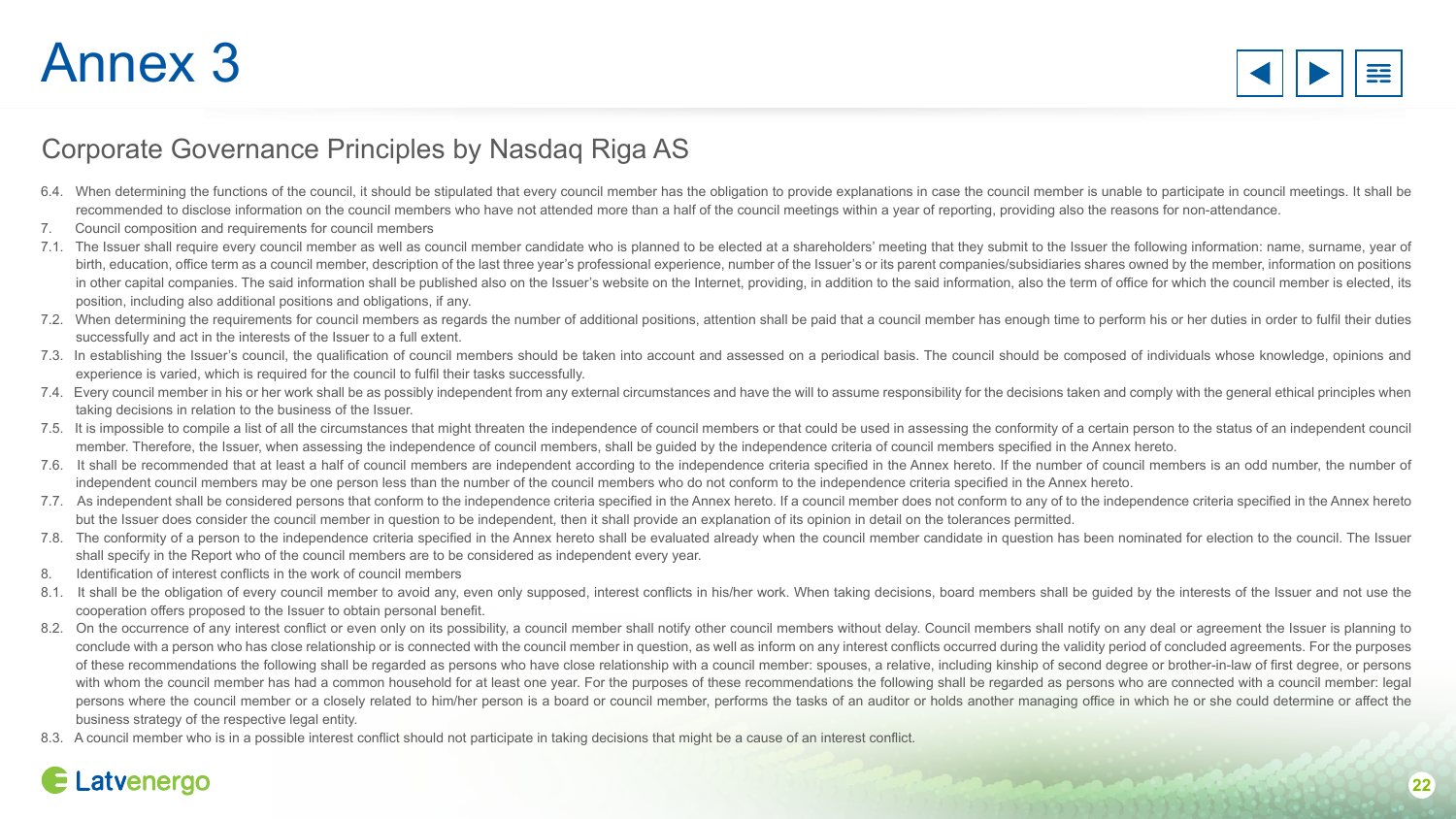

### Corporate Governance Principles by Nasdaq Riga AS

IV Disclosure of information

9. Transparency of the Issuer's business

- 9.1. The structure of corporate governance shall be established in a manner that ensures provision of timely and exhaustive information on all the substantial matters that concern the Issuer, including its financial situat results, and the structure of owners.
- 9.2. The information disclosed shall be checked, precise, unambiguous and prepared in compliance with high-quality standards.
- 9.3. The Issuers should appoint a person who would be entitled to contact the press and other mass media on behalf on the Issuer, thus ensuring uniform distribution of information and evading publication of contradictory a untruthful information, and this person could be contacted, if necessary, by the Stock Exchange and investors.
- 9.4. The Issuers should ensure timely and compliant with the existing requirements preparation and disclosure of financial reports and annual reports of the Issuer. The procedure for the preparation of reports should be st in the internal procedures of the Issuer.
- 10. Investor relations
- 10.1. The main objectives of the IR are the provision of accurate and timely information on the business of the Issuer to participants of finance market, as well as the provision of a feedback, i.e. receiving references fr and potential investors and other persons. In the realization of the IR process, it shall be born in mind that the target group consists not only of institutional investors and finance market analysts. A greater emphasis s be put on individual investors, and more importance should be attached to informing other interested parties: employees, creditors and business partners.
- 10.2. The Issuer shall provide all investors with equal and easily accessible important information related to the Issuer's business, including financial position, ownership structure and management. The Issuer shall prese information in a clear and understandable manner, disclosing both positive and negative facts, thus providing the investors with a complete and comprehensive information on the Issuer, allowing the investor to assess all information available before the decision making.
- 10.3. A number of channels shall be used for the information flow in the IR. The IR strategy of the Issuer shall be created using both the possibilities provided by technologies (website) and relations with mass media and with the participants of finance market. Considering the development stage of modern technologies and the accessibility thereof, the Internet is used in the IR of every modern company. This type of media has become one of the most important means of communications for the majority of investors.
- 10.4. The basic principles that should be observed by the Issuers in preparing the IR section of their websites:
	- 1) The IR section of website shall be perceived not only as a store of information or facts but also as one of the primary means of communication by means of which it is possible to inform the existing and potential shareholders;
	- 2) All the visitors of the IR section of website shall have the possibility to obtain conveniently all the information published there. Information on websites shall be published in all the foreign languages in which the I normally distributes information so that in no way would foreign investors be discriminated, however, it shall be taken into account that information must be disclosed at least in Latvian and English;
	- 3) It shall be recommended to consider a solution that would allow the existing and potential investors to maintain ties with the Issuer by using the IR section of website submit questions and receive answers thereto, or the most recent information, express their opinions etc.;
	- 4) The information published on websites shall be updated on a regular basis, and the news in relation to the Issuer and its business shall be published in due time. It shall not be admissible that outdated information that could mislead investors is found on websites;
	- 5) After the website is created the creators themselves should assess the IR section of the website from the point of view of users whether the information of interest can be found easily, whether the information published provides answers to the most important questions etc.

Promocenter in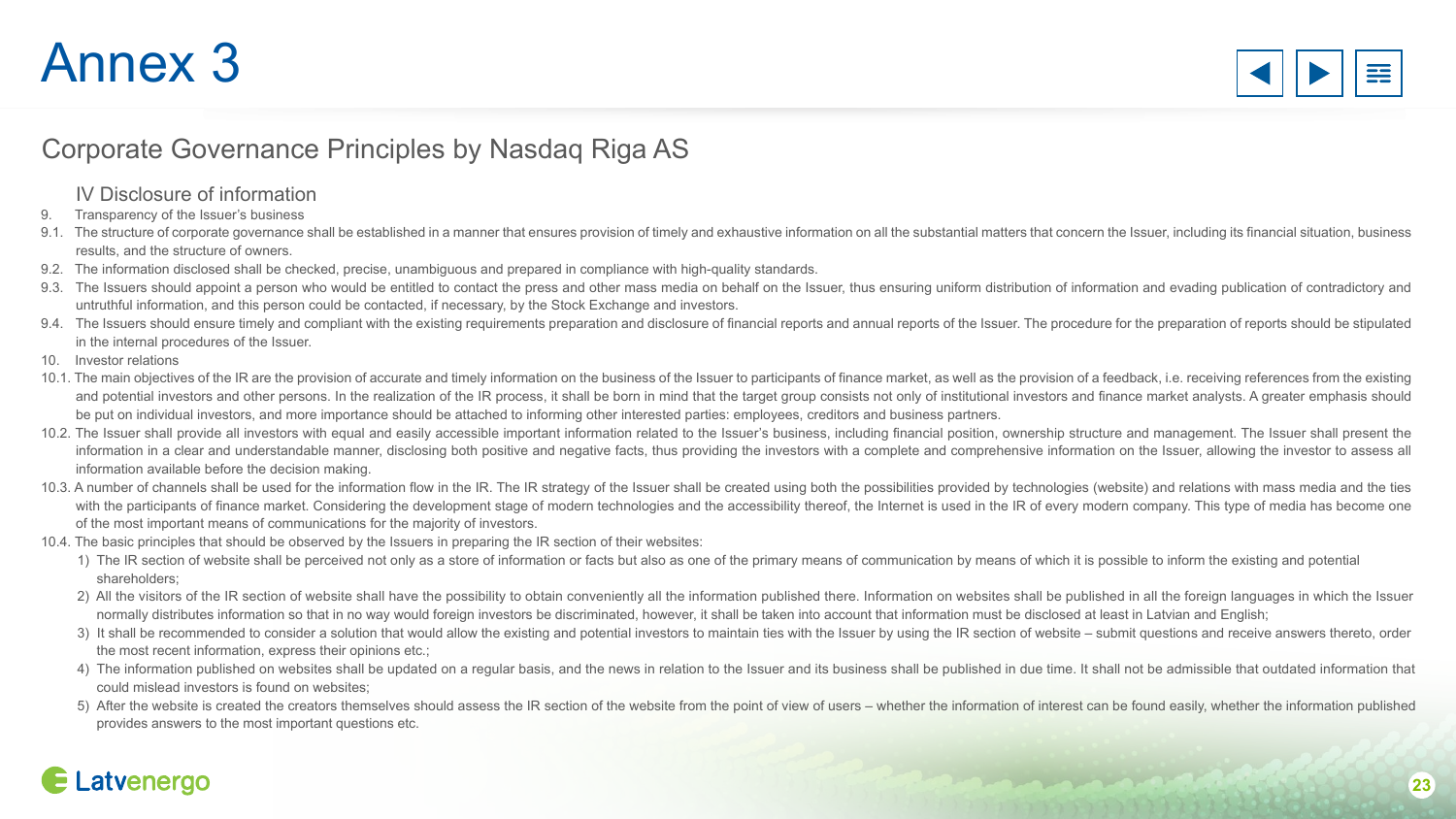

#### Corporate Governance Principles by Nasdaq Riga AS

10.5. The Issuer shall ensure that at least the following information is contained in the IR section of website:

- 1) General information on the Issuer history of its establishment and business, registration data, description of industry, main types of business;
- 2) Issuer's Report ("comply or explain") on the compliance with the principles of corporate governance;
- 3) Number of issued and paid financial instruments, specifying how many of them are included in a regulated market;
- 4) Information on shareholders' meetings, draft decisions to be examined, decisions adopted at least for the last year of report;
- 5) Issuer's statutes;
- 6) Issuer's board or council regulation or a document equated thereto that regulates its work, as well as the Issuer's remuneration policy (or a reference where it is made available) and the shareholders' meeting procedure regulation, if such has been adopted;
- 7) Information on the performance of the Issuer's Audit Committee;
- 8) Information on present Issuer's council and board members (on each individually): work experience, education, number of the Issuer's shares owned by the member (as at the beginning of year; the information shall be updated as required but at least annually), information on positions in other capital companies, and the term of office of board and council members;
- 9) Issuer's shareholders which/who own at least 5% of the Issuer's shares; and information on changes of shareholders;
- 10) Financial reports and annual reports of the Issuer prepared in compliance with the procedure specified in legal acts and the Stock Exchange regulations;
- 11) Any other information to be disclosed by the Issuer, e.g. information on any substantial events, Issuer's press releases, archived information on Issuer's financial and annual reports on previous periods etc.

#### V Internal control and risk managment

- 11. Principles of the Issuer's internal and external control
- 11.1. To ensure successful operation, the Issuer shall control its work on a regular basis and define the procedure of internal control.
- 11.2. The objective of risk management is to ensure that the risks connected with the commercial activity of the Issuer are identified and supervised. To ensure an efficient risk management, it shall be necessary to define principles of risk management. It is recommended to characterize the most essential potential and existing risks in relation to the business of the Issuer.
- 11.3. Auditors shall be granted access to the information required for the fulfilment of the auditor's tasks and the possibility to attend council and board meetings at which financial and other matters are dealt with.
- 11.4. Auditors shall be independent in their work and their task shall be to provide the Issuer with independent and objective auditing and consultation services in order to facilitate the efficiency of the Issuer's busine support in achieving the objectives set for the Issuer's management by offering a systematic approach for the assessment and improvement of risk management and control processes.

**Communication** 

- 11.5. It shall be recommended to carry out an independent internal control at least annually in order to assess the work of the Issuer, including its conformity to the procedures approved by the Issuer.
- 11.6. When approving an auditor, it is recommended that the term of office of one auditor is not the same as the term of office of the board.
- 12. Audit Committee
- 12.1. The functions and responsibility of the Audit Committee should be specified in the regulation of the committee or a comparable document.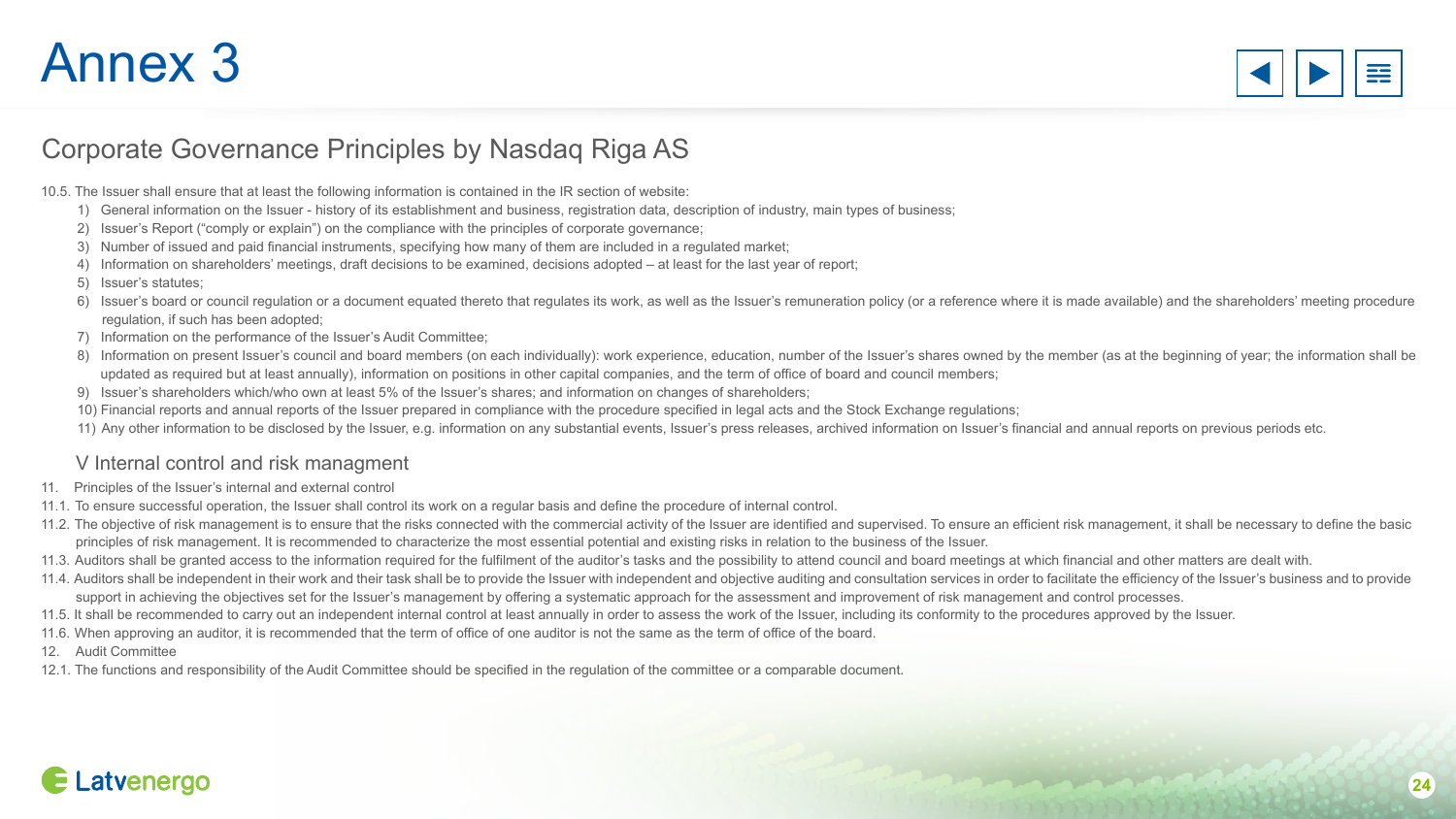

#### Corporate Governance Principles by Nasdaq Riga AS

- 12.2. To assure an efficient functioning of the Audit Committee, it is recommended that at least three of its members have adequate knowledge in accounting and financial reporting, because issues related to the Issuer's fi reports and control are in the focus of the Audit Committee's operations.
- 12.3. All Audit Committee members shall have access to the information about the accounting principles practiced by the Issuer. Board shall advise the audit Committee as to the approaches to significant and unusual transac where alternative evaluations are possible, and shall ensure that the Audit Committee has access to all information that has been specified in the legislation.
- 12.4. The Issuer shall ensure that its officials, board members and staff release the information to the Audit Committee that is necessary for its operations. The Audit Committee should also be entitled to carry out an ind investigation in order to identify, within its scope, any violations in the Issuer' activities.
- 12.5. Within its scope, the Audit Committee shall adopt resolutions, and is accountable to the shareholders' meeting for its operations.

#### VI Remuneration policy

- 13. General principles, types and criteria for setting remuneration
- 13.1. The Issuers are called on to develop a remuneration policy in which the main principles for setting the remuneration, possible remuneration schemes and other essential related issues are determined. While preparing the remuneration policy Issuer should ensure that the remuneration of management and supervisory board members is proportionate to the remuneration of the Issuer's executive and managing directors and other employees.
- 13.2. Without limiting the role and operations of the Issuer's management bodies responsible for setting remuneration to the board and council members, the drafting of the remuneration policy should be made a responsibilit the Issuer's board, which during the preparation of a draft policy should consult with the Issuer's council. In order to avoid conflicts of interest and to monitor the management board remuneration policy, the Issuer should appoint a responsible person having sufficient experience and knowledge in the field of remuneration for development of the remuneration policy.
- 13.3. Should the remuneration policy contain a remuneration structure with a variable part in the form of the Issuer's shares or share options or any other payments, including premiums, it should be linked to previously de shortterm and long-term goals and performance criteria. If remuneration depends on fulfilment of short-term goals only, it is not likely to encourage an interest in the company's growth and improved performance in the long-term. The scope and structure of the remuneration should depend on the business performance of the company, share price and other Issuer's events.
- 13.4. While setting the variable part of remuneration, Issuer should set limits on the variable component(s). The non-variable part of remuneration should be sufficient to allow the Issuer to withhold variable part of remu when necessary.
- 13.5. Where a variable part of remuneration provides Issuer's shares, share options or any other acquisition rights thereof, it should be desirable to prescribe a minimum non-used period of time.
- 13.6. Remuneration policy should include provisions that permit the Issuer to reclaim variable part of remuneration that were awarded on the basis of data which subsequently proved to be manifestly misstated. Such provisio should be included in contracts concluded between the respective executives and the Issuer.
- 13.7. Remuneration schemes that include Issuer's shares as remuneration may theoretically cause loss to the Issuer's existing shareholders because the share price might drop due to a new issue of shares. Therefore, prior t preparation and approval of this type of remuneration, it shall be required to assess the possible benefits or losses.
- 13.8. When preparing the remuneration policy where a variable part is in the form of the Issuer's shares or share options, the Issuer shall be obliged to disclose information on how the Issuer plans to ensure the amount of to be granted in compliance with the approved remuneration schemes– whether it is planned to obtain them by buying on a regulated market or by issuing new shares.

the morning

13.9. While drafting the remuneration policy and envisaging awarding options entitling to the Issuer's shares, the Stock Exchange rules regarding distribution of share options should be taken into account.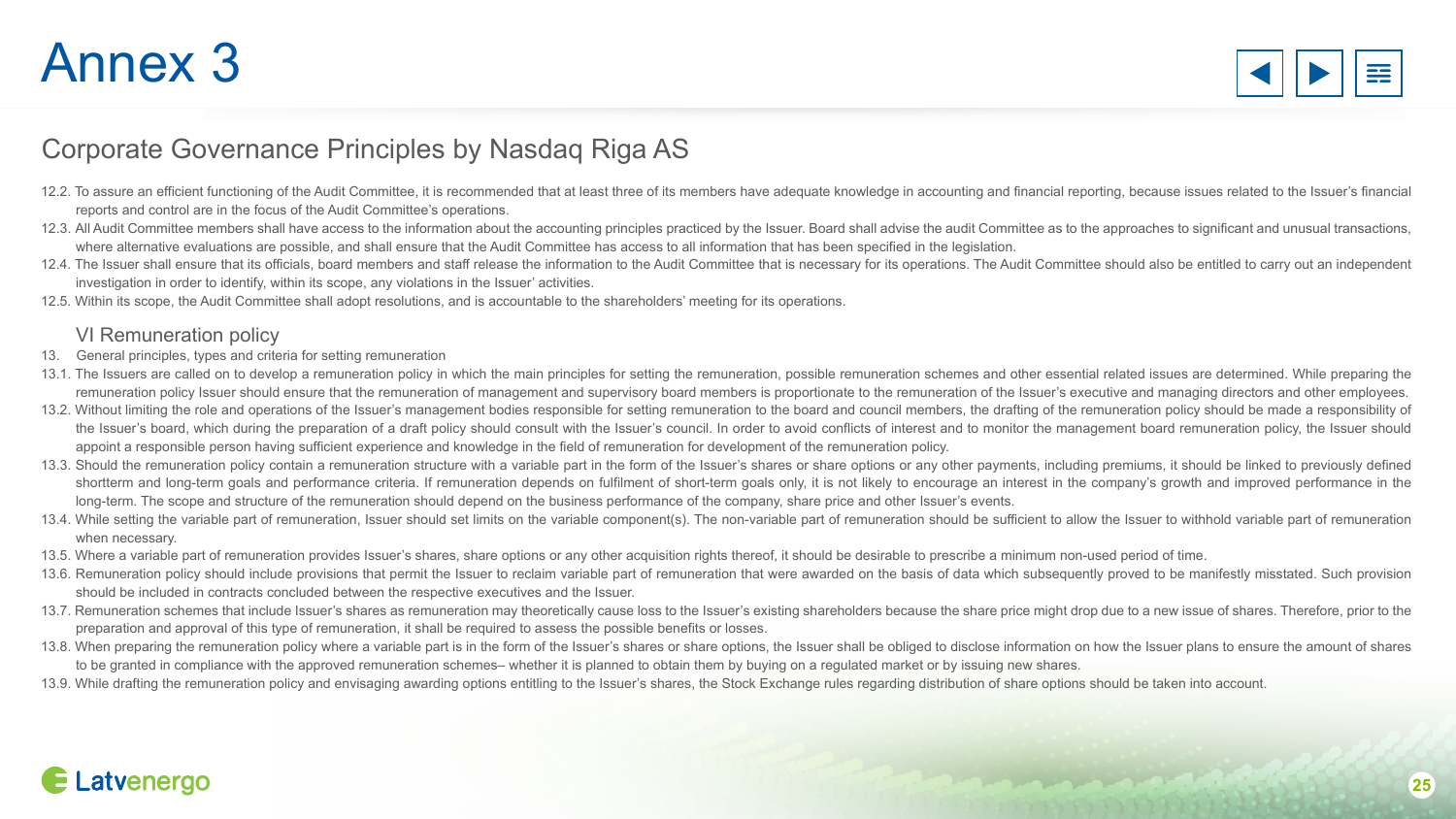

### Corporate Governance Principles by Nasdaq Riga AS

- 13.10. While setting remuneration principles with regard to board and council members, they should include general approach as to compensations, if any, in cases when contracts with the said officials are terminated (termi payments). Termination payments should not be paid if the termination is due to inadequate performance.
- 13.11. It is recommended to set an adequate maximum amount of the termination payments which should not be higher than two years of the non-variable part of remuneration.
- 14. Remuneration Report
- 14.1. The Issuer is obliged to make public the Remuneration Report a complete report on the remuneration policy applied to the members of the Issuer's management bodies. Remuneration Report may be a separate document, or may integrated in a special chapter of the Report prepared by the Issuer as recommended by Item 9 of the Introduction of the present Recommendations. The Remuneration Report should be posted on the Issuers website.
- 14.2. Remuneration Report should contain at least the following information:
	- 1) Information as to the application of the remuneration policy to board and council members in the previous financial year, specifying the material changes to the Issuer's remuneration policy compared to the previous reporting period;
	- 2) The proportion between the fixed and variable part of the remuneration for the respective category of officials, including information with regard to vesting periods of variable part of remuneration;
	- 3) Sufficient information as to linking the remuneration with performance. To consider the information sufficient, the report should contain: An explanation how the choice of performance criteria contributes to the long te interest of the Issuer; An explanation of the methods applied in order to determine whether performance criteria have been fulfilled;
	- 4) Information about the Issuer's policy with regard to the contracts with the members of the Issuer's management bodies, the terms and conditions of the contracts (duration, notice deadlines about termination, including payments due in case of termination);
	- 5) Information about the incentive schemes and the specifications and reasons for awarding any other benefits;
	- 6) A description of any pension or early retirement schemes;
	- 7) An overview of the remuneration paid to or any benefits received by each individual that has been board or council member in the reporting period disclosing at least the information required in Items 14.5, 14.5 and 14

Personnell

- 14.3. To avoid overlapping of information, the Issuer, while preparing its Remuneration Report, may omit the information required in Items 14.2 1) to 7) above, provided it is a part of the Issuer's Remuneration Policy docu such case, Remuneration Report should have a reference to the Remuneration Policy, together with an indication where it is made available.
- 14.4. If the Issuer believes that, as a result of following the provisions of Item 14.2 of these Recommendations sensitive business information might become public to the detriment of the Issuer's strategic position, the I not disclose such information and give the reasons.